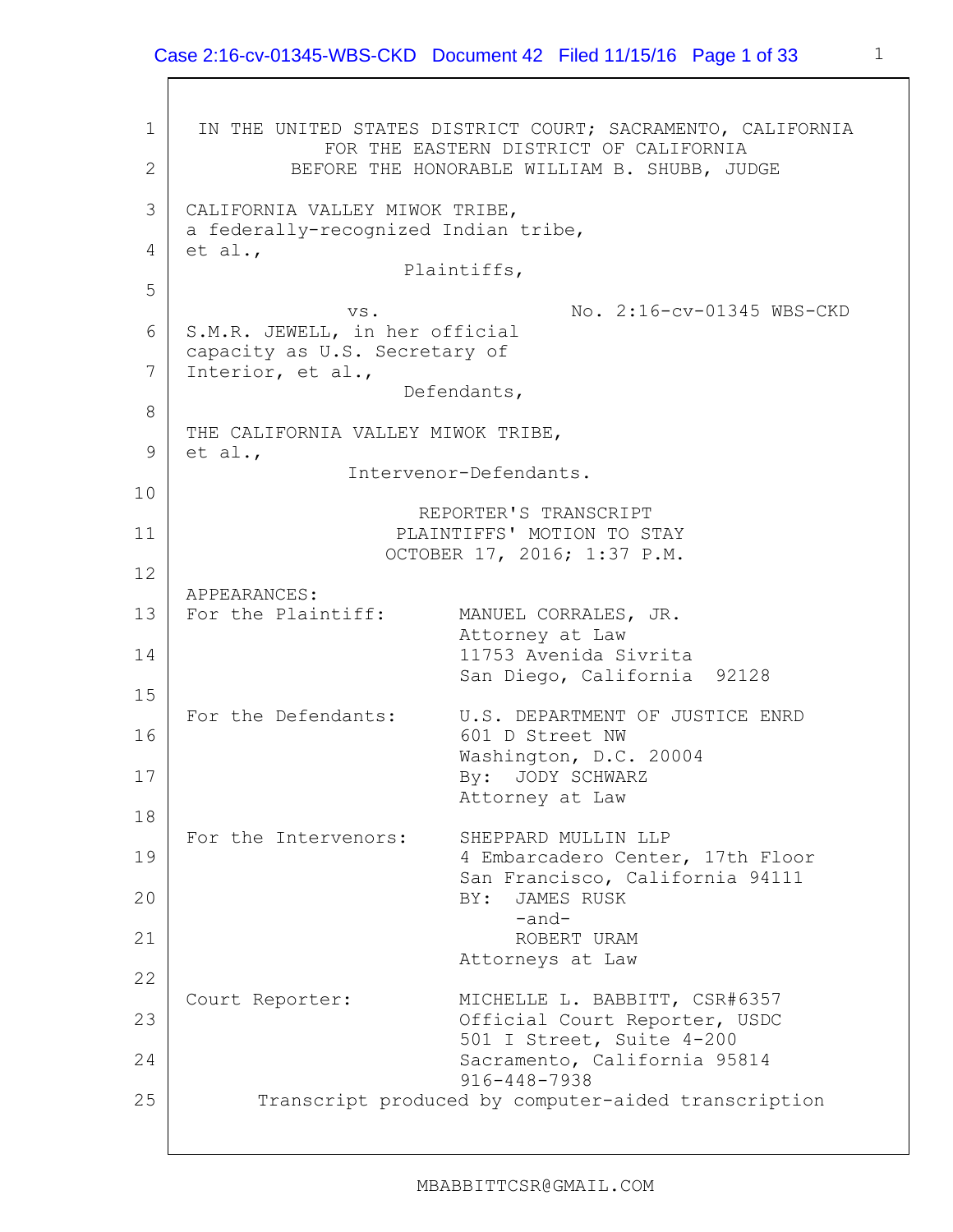1 2 3 4 5 6 7 8 9 10 11 12 13 14 15 16 17 18 19 20 21 22 23 24 25 SACRAMENTO, CALIFORNIA, MONDAY, OCTOBER 17, 2016; 1:37 A.M.  $---000---$ THE CLERK: Calling civil case 16-cv-1335, Angelica Paulk, et al., versus Sally Jewell, et al. MR. CORRALES: Good afternoon, Your Honor. Manuel Corrales for the plaintiffs. MS. SCHWARZ: Good afternoon, Your Honor. Jody Schwarz on behalf of the federal defendants. THE COURT: Somebody on behalf of the intervenor? MR. RUSK: Yes, Your Honor. James Rusk with Sheppard Mullin for intervener defendants. MR. URAM: And also Robert Uram. THE COURT: Both for the intervener? MR. URAM: Yes. THE COURT: You're asking the court to stay the enforcement of the BIA's decision of December 30; correct? MR. CORRALES: Yes, I am, Your Honor. THE COURT: Proceed. MR. CORRALES: Yes, Your Honor. First of all, I want to make clear that we're talking about two factions, the Burley Faction and the Dixie Faction. The prior litigation challenging the 2011 decision by Mr. Echo Hawk, the federal defendants, they chose not to appeal that decision and the Burley Faction, therefore, could not appeal, and to the extent that the defendants and the intervenors argue we're trying to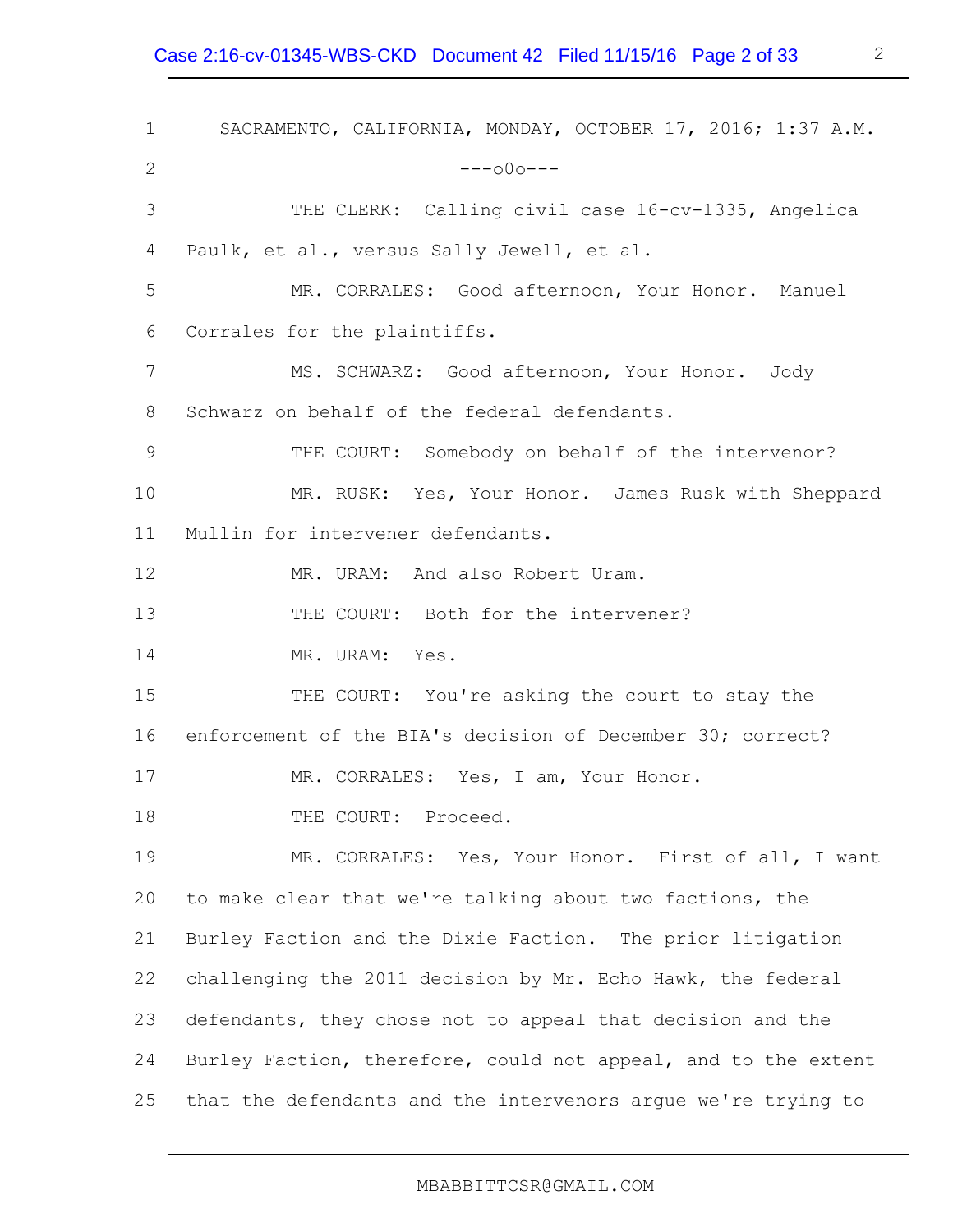1 2 3 4 5 6 7 8 9 10 11 12 13 14 15 16 17 18 19 20 21 22 23 24 25 relitigate the issues, that's not correct because we could not appeal that decision. THE COURT: Because you won? MR. CORRALES: No. Because the order for remand was not final. I think there's case law and a statute that prohibits an intervener from appealing or the federal defendants choose not to appeal that agency's decision. THE COURT: I see. MR. CORRALES: So the challenge here is whether or not this 2015 decision should be stayed. We believe that it should be in order to maintain the status quo, preserve the status quo of the parties, because, really, the issues are the same. It's only reversed. We prevailed when we received the Burley Faction, received the 2011 decision, and then the Dixie Faction prevailed when they received the 2015 decision. So the issues are the same. So there's no reason why there should be -- there's no reason we shouldn't have a stay to that decision because the 2011 decision was stayed. THE COURT: Why are you in this court instead of the District of Columbia? MR. CORRALES: Because the plaintiffs are residents of this county. The statute provides that they may sue in the place they reside. THE COURT: Apparently they sued in the District of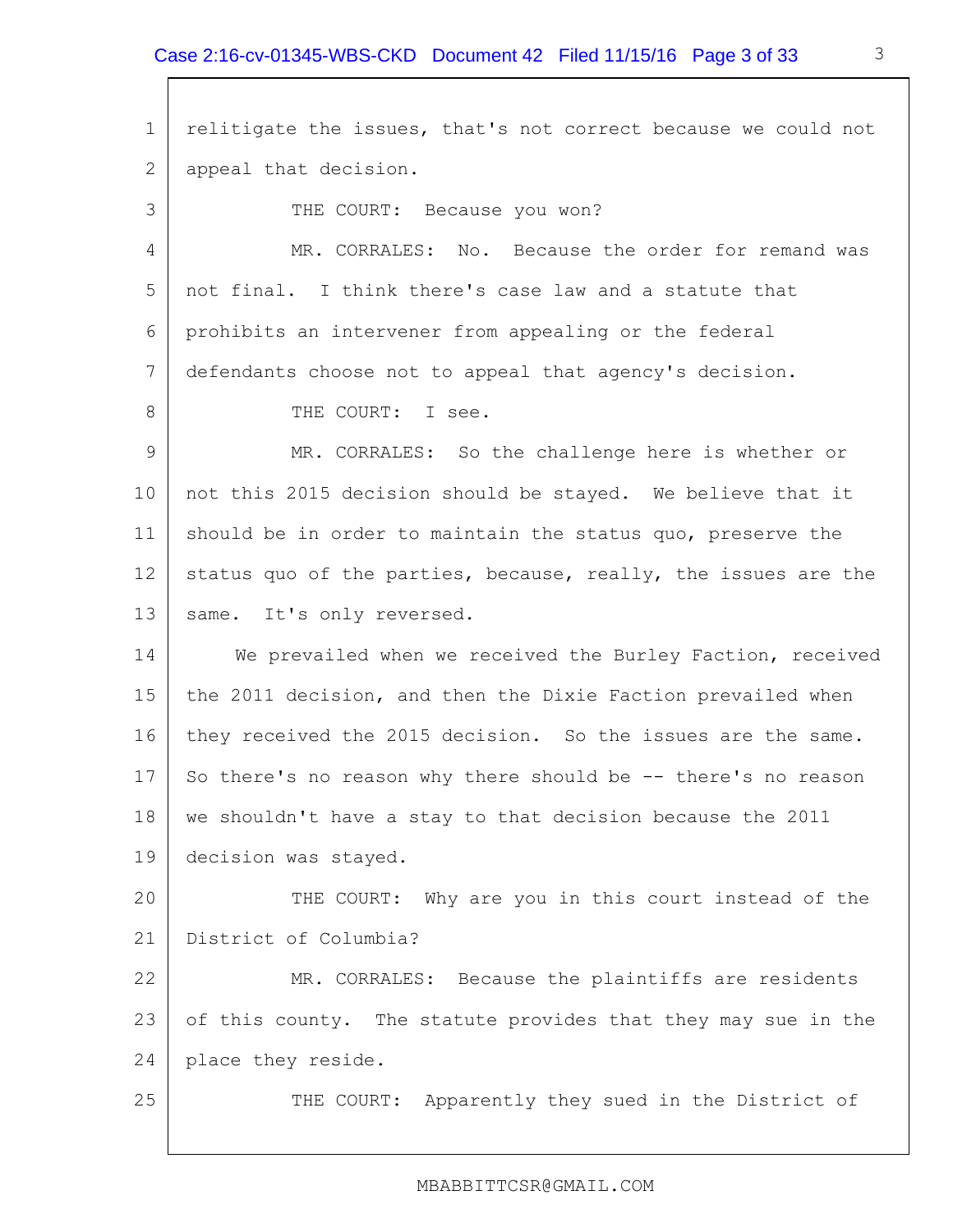1 2 3 4 5 6 7 8 9 10 11 12 13 14 15 16 17 18 19 20 21 22 23 24 25 Columbia previously. MR. CORRALES: They did and that was a strategic decision made before I was involved in the case, but looking at the -- THE COURT: That's the one you won; right? MR. CORRALES: Yes, Your Honor. THE COURT: Why aren't you back there? MR. CORRALES: Well, I don't know if you can say we won. Actually, I think we lost on that one, Your Honor. That was back in 2007, 2008. The 2015 decision is what we're looking at here and it's really the same issue, whether or not the governing faction, the tribal governing body, is recognized or should be recognized by the federal government and whether or not the membership should be limited to five people. That went back and forth. The 2011 decision, Mr. Echo Hawk said it can be limited to five people and it is recognized. It has been recognized for many, many years. This is the general counsel that we're talking about. The problem that we have here in terms of the likelihood of success, I don't think it's a problem for us, but I think it's a problem that creates this issue of merit -- and there is merit to this challenge -- that this 2015 decision is predicated on a time-barred claim. They filed the lawsuit, Dixie Faction challenged their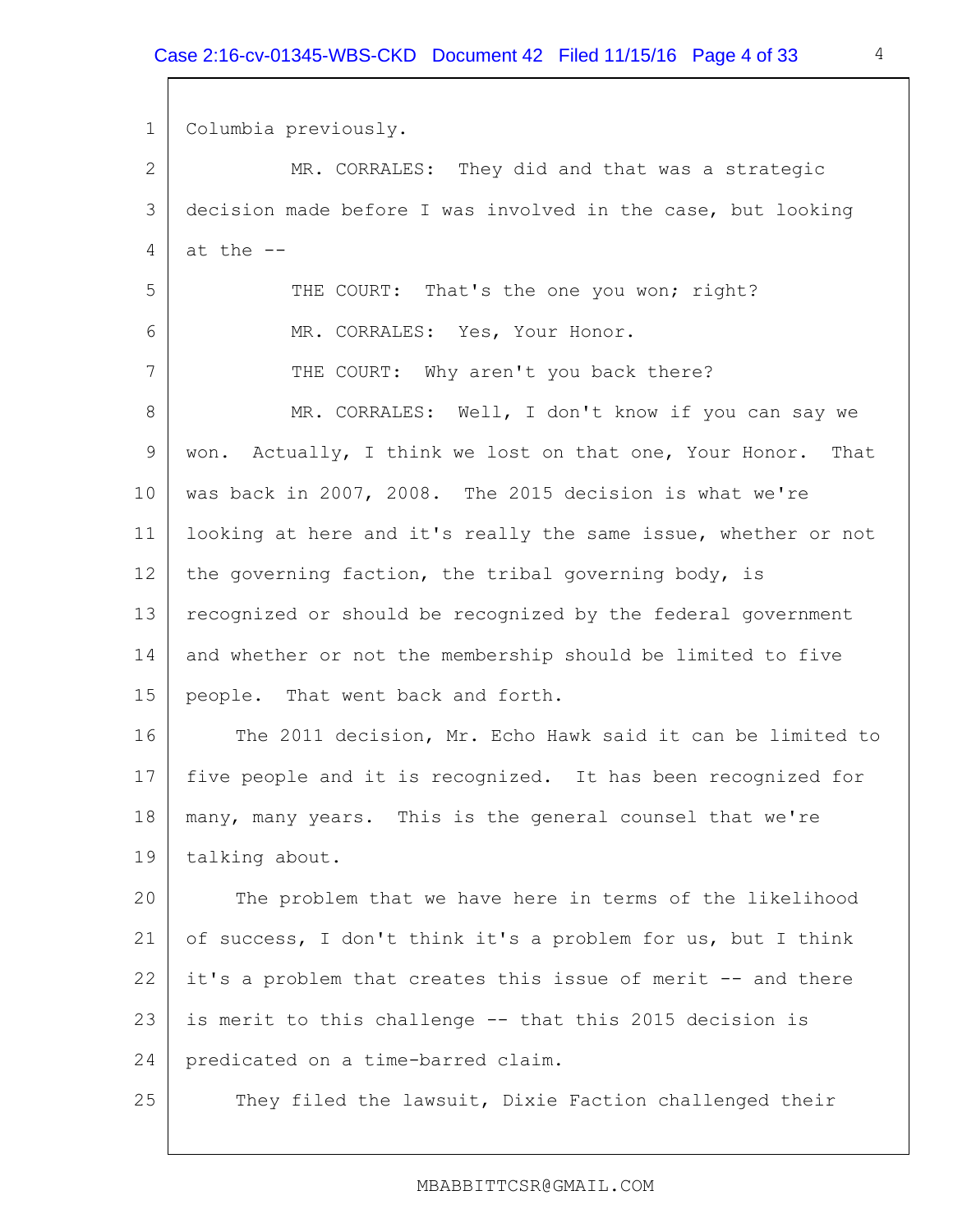1 2 3 4 5 6 7 8 9 10 11 12 13 14 15 16 17 18 19 20 21 22 23 24 25 lawsuit, January of 2011. Now, looking at -- THE COURT: You don't have those dates right. You said they're challenging the 2015 decision in 2011. You did not mean that. MR. CORRALES: No. You're right, Your Honor. They challenged the 2010 decision because there were two decisions. First, December 2010, and then the August 2011 decision. They filed a lawsuit first challenging the 2010 decision in January of 2011 and then they filed their amended complaint in October of 2011 and -- THE COURT: All right. That's the case -- didn't you win that case? MR. CORRALES: We won the case where -- we're talking about the August 2011 decision. Judge Echo Hawk said that we are the recognized governing body and it's limited to five members. We won that, yes, Your Honor, we did. THE COURT: All right. He set aside the decision of the Secretary? MR. CORRALES: I'm sorry, Your Honor? THE COURT: Judge Echo Hawk. MR. CORRALES: No. It's not Judge Echo Hawk. It's the Assistant Secretary of the Interior, Echo Hawk. THE COURT: Okay. You're telling me you won before the Commissioner or are you telling me you won in the court? MR. CORRALES: We won before the Assistant Secretary.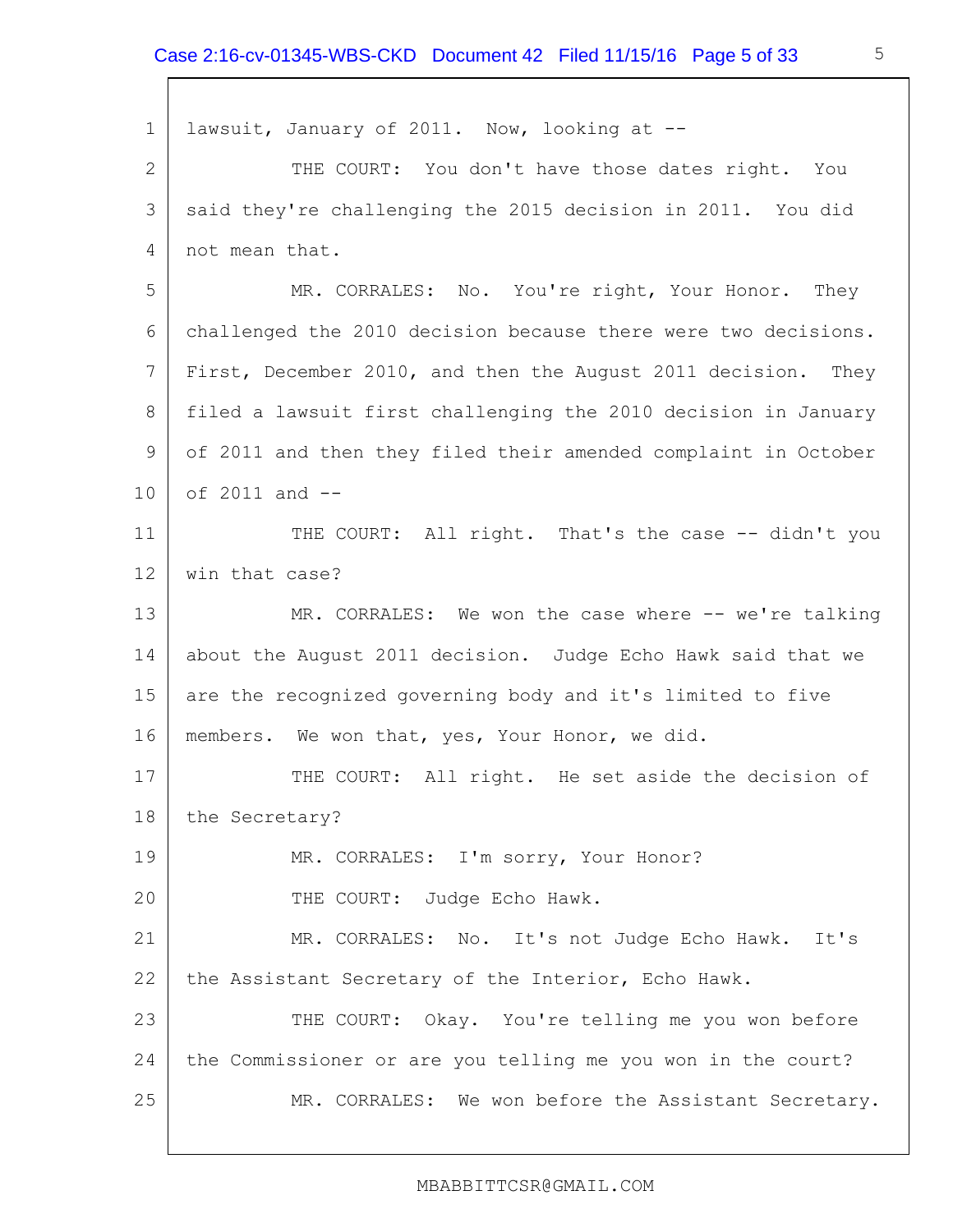1 2 3 This is the August 2011 decision. They challenged that decision by filing a lawsuit in the federal court and that was in D.C.

THE COURT: All right.

4

25

5 6 7 8 9 10 11 12 13 14 MR. CORRALES: The judge in the federal court, she said that judge -- not judge, but Mr. Echo Hawk should reconsider his decision because he assumed a lot of these facts he shouldn't have assumed, and one of them is whether or not the governing body was valid at the outset. This is the 1998 resolution establishing the general counsel. This is where Echo Hawk said, "I recognize it. It's limited to five people." She said that the Assistant Secretary should re-evaluate that. She remanded it to him. By then, Echo Hawk left.

15 16 17 THE COURT: I see. So this decision in December 2015 was in furtherance of the District of Columbia court's decision setting aside Echo Hawk's termination?

18 19 20 21 MR. CORRALES: Yes, Your Honor, that's correct. THE COURT: So they were following -- the Commissioner now is following the court for the District of Columbia's order?

22 23 24 MR. CORRALES: Yes, Your Honor. He's following the remand instructions saying that he should reconsider, and he's done that.

THE COURT: So you are asking me now to disagree with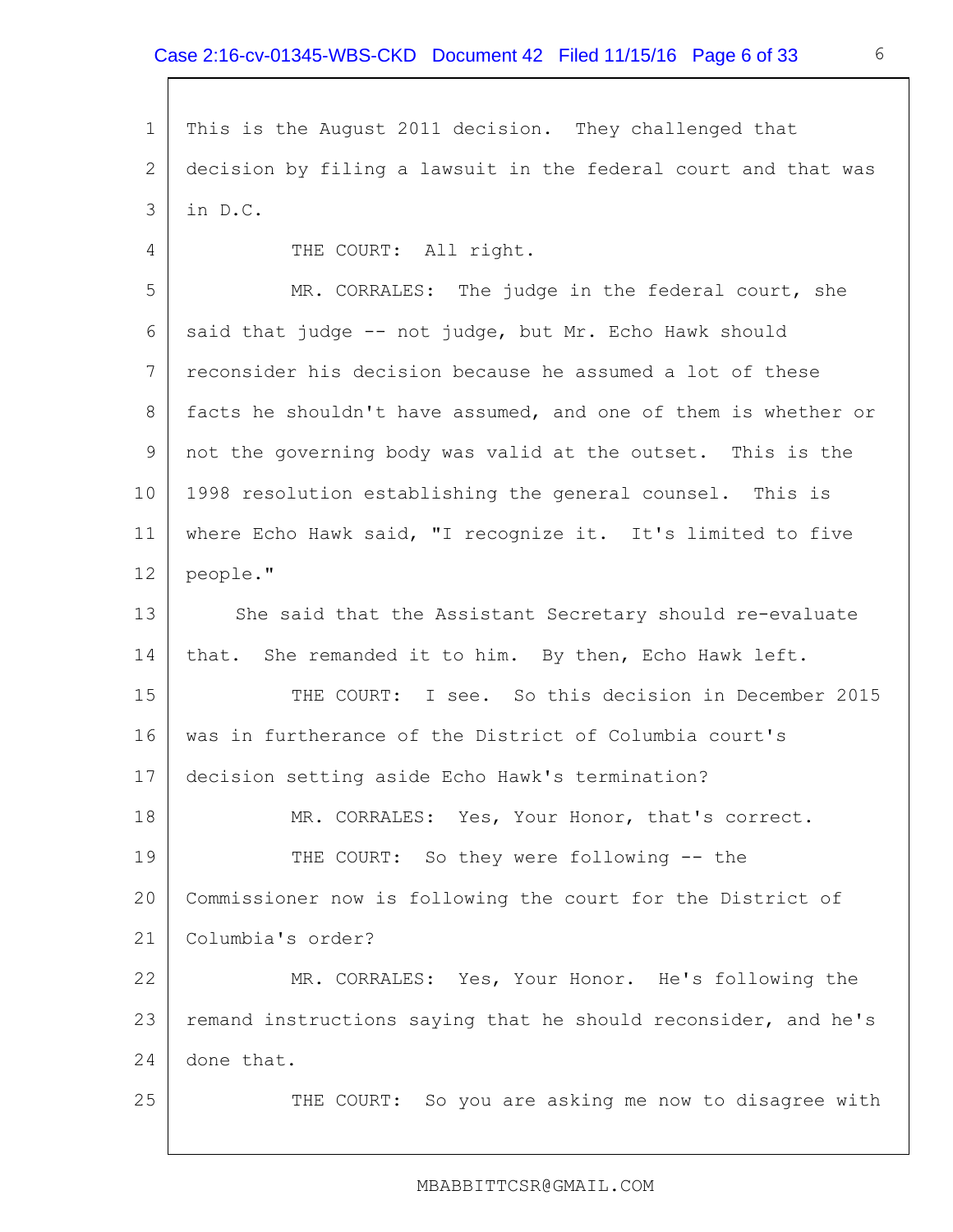1 2 3 4 5 6 7 8 9 10 11 12 13 14 15 16 17 18 19 20 21 22 23 24 25 the court in the District of Columbia? MR. CORRALES: Yes and no. Mostly no. That is because we're asking you, Your Honor, this court, to stay the decision while we challenge that decision here in this court. THE COURT: Okay. So you're going to challenge the decision of the Secretary? MR. CORRALES: Yes. THE COURT: But the Secretary was following the decision of the court in the District of Columbia? MR. CORRALES: Correct. THE COURT: So if I'm going to set aside the Secretary's decision, does it follow I'm going to be disagreeing with the decision in the District of Columbia? MR. CORRALES: You might. THE COURT: Isn't that the only way I could set aside the Secretary's decision? MR. CORRALES: No, because there are other issues that would warrant setting aside his decision. Keep in mind, we could not challenge the district court's decision because we were the intervenors and the government said we're not going to appeal this, so we're kind of like without a remedy. So we had to challenge his decision in the same way they challenged the 2011 decision. Now, this 2015 decision is predicated on a time-barred claim. Even according to the district court, the district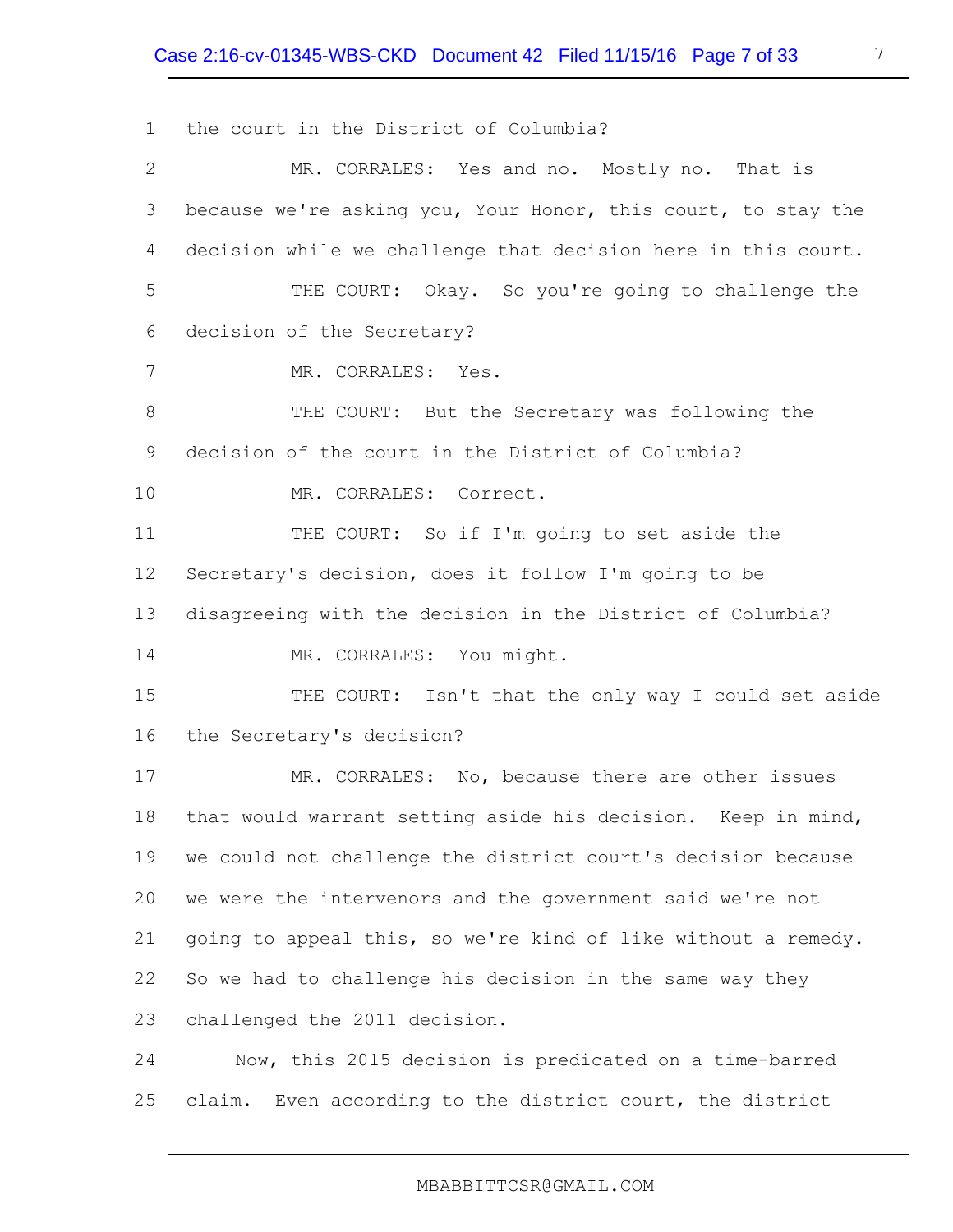1 2 3 4 5 court basically said -- let me look at my notes here -- that from as early as April '99, Dixie contested the validity of the general counsel. She put that in her order, so we're talking about notice. We're talking about when did his claim accrue?

6 7 8 9 10 11 He was challenging the validity of the general counsel in various ways. He never really filed a lawsuit challenging it, but he was challenging it in the letters to the BIA, letters to the Department of Interior challenging the validity of the general counsel which was established under the 1998 resolution.

12 13 14 15 16 17 18 19 Our position is he waited until he hired Sheppard Mullin in 2010 and they filed their lawsuit in January of 2011 bringing up for the first time this issue of the validity of the general counsel, that it was invalid at the outset, and our position is, well, that's beyond the six-year statute of limitations and the district court should not have ordered or remanded or suggested that the Assistant Secretary of Interior reevaluate that claim.

20 21 22 23 24 25 In fact, that claim wasn't even referred to the Assistant Secretary. The Burley Faction, when they changed the BIA's actions in trying to bring about a reorganization -- and I don't know when it was -- back in the early 2000s, I think, or so, she challenged that in the IBIA. The IBIA did not have jurisdiction to resolve this membership dispute that it looked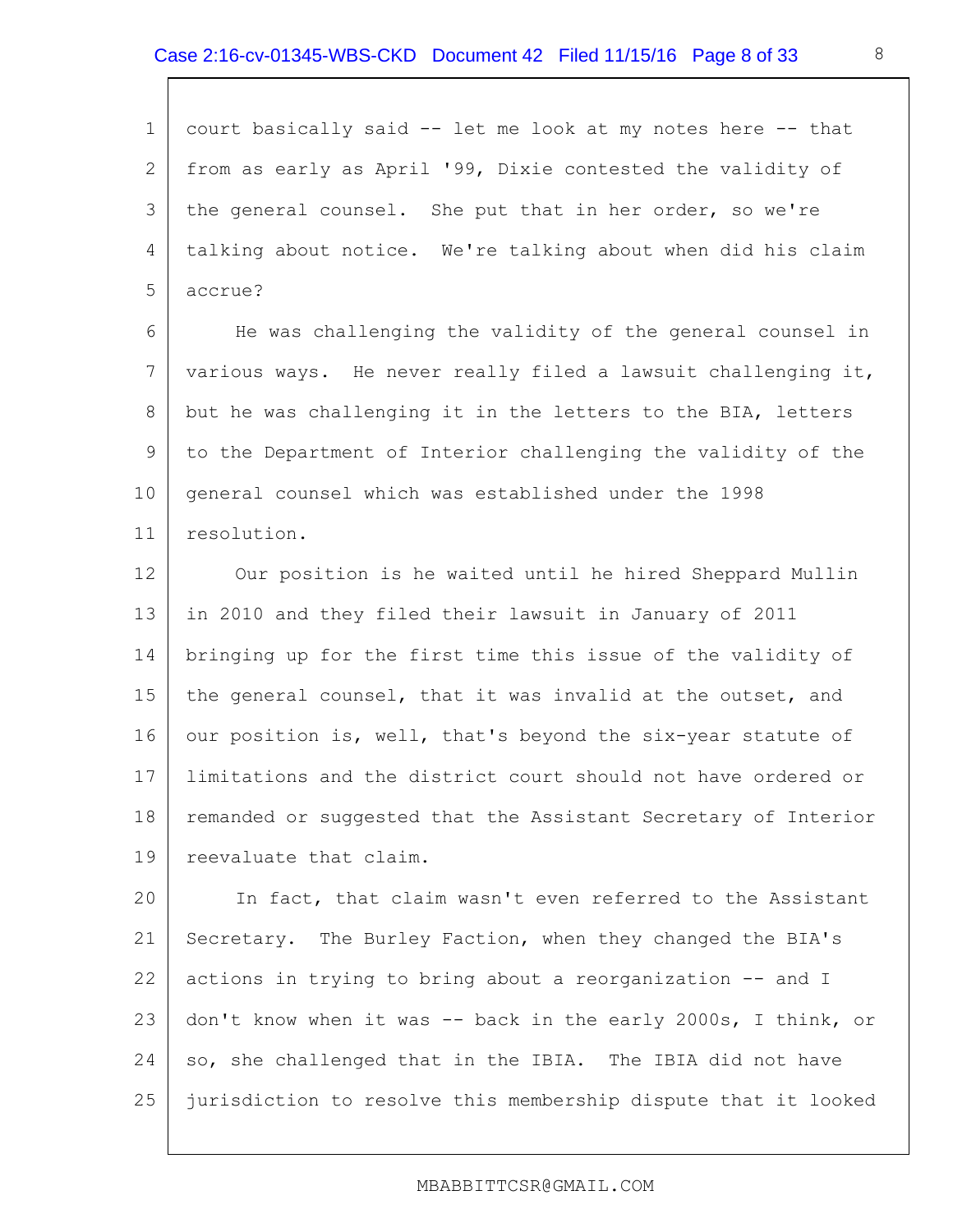1 at it as.

2 3 4 5 6 7 They referred that issue to the Assistant Secretary. That's how it works. They just don't have jurisdiction to do that. Membership enrollment is not what they resolve. It's important to know that the issue of the validity of the general counsel wasn't referred to the Assistant Secretary. That wasn't part of the appeal.

8 9 10 11 12 In fact, Burley never, never raised that issue on appeal, so I don't know why, but I believe it was because Sheppard Mullin in representing Dixie in 2011 was raising that issue for the first time, so the court basically adopted that issue and said maybe that's correct.

13 14 15 16 17 18 The general counsel was invalid at the outset, the 1998 resolution was invalid at the outset, and they allowed that claim to proceed despite the fact that the intervener, Burley Faction, was challenging that issue and raised that issue and made a motion to dismiss based upon the statute of limitations.

19 20 21 22 23 24 25 That's one of the issues. You can see in my papers that there are numerous dates where the statute of limitations first accrued. In fact, one of them was when the Dixie Faction submitted a name change to the Department of the Interior. This was in the 2000. The Department of the Interior said you have a general counsel. It's a small tribe and you pass your resolutions by this general counsel. We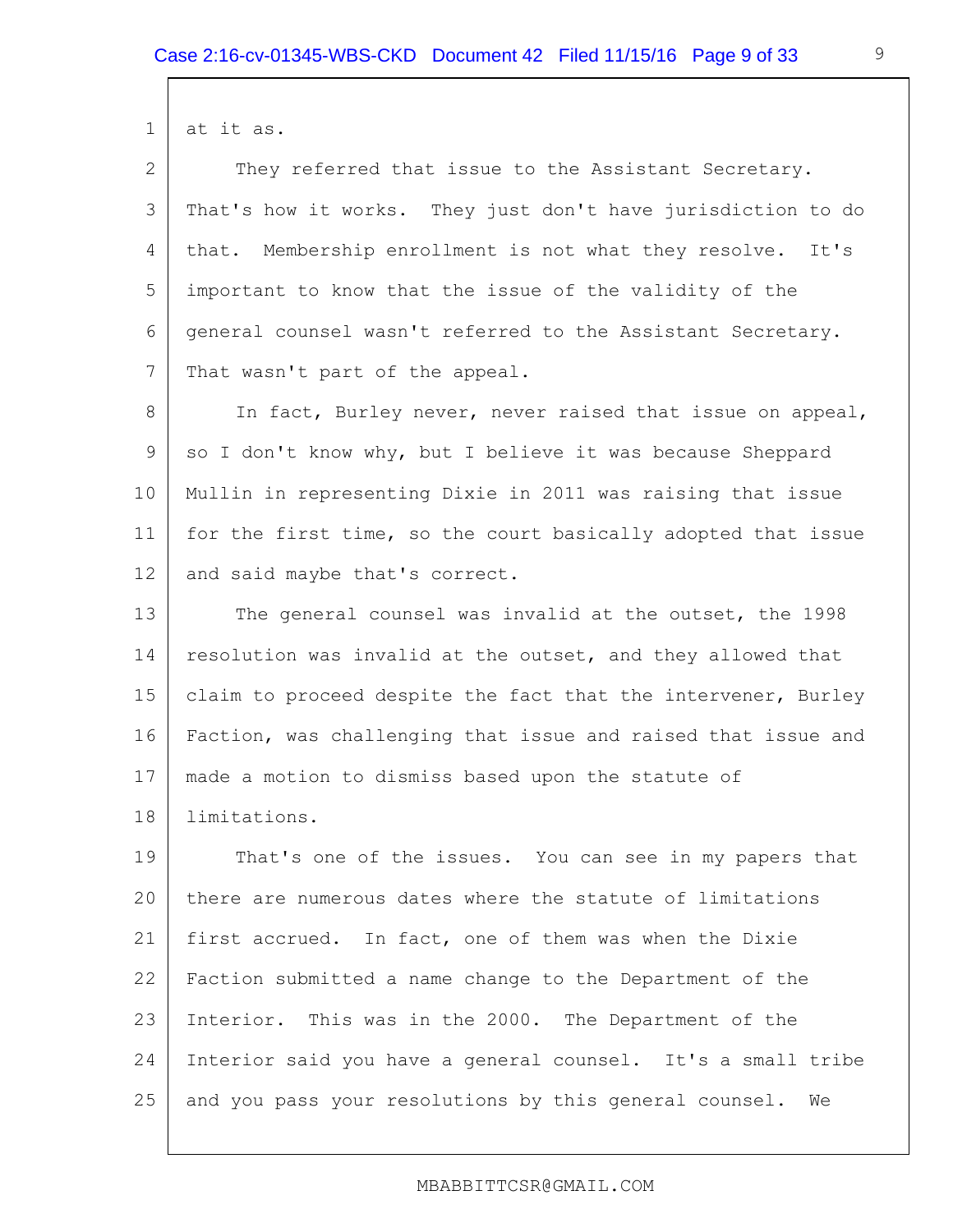1 2 3 accept your resolution changing the name from the Sheep Ranch to the California Valley Miwok Tribe. That was in, I think, May of 2000.

4 5 6 7 8 So what they did is they published that in the Federal Register, and from that point on, every year thereafter - this was in 2002, I think -- they did, I believe, every year thereafter have been publishing the name of the tribe as the California Valley Miwok Tribe.

9 10 11 12 13 Under the case law that I cited in my briefs, Your Honor, that triggers notice of a claim that what the BIA was doing was recognizing and acknowledging that the general counsel had the authority to pass this resolution to change the name of the tribe and they published it in the Federal Register.

14 15 16 17 18 19 20 The cases that I cited follow the same line of thinking, that when there's a claim against the federal government and critical facts are published in the Federal Register, the claim that is put on notice that its cause of action has begun, has accrued, they can't sit on that claim and wait for years and years beyond the six-year statute of limitations and then say, okay, I think we have a claim.

21 22 23 24 25 The cases that I cite talk about recognition of tribes and so forth. This is the same issue. This critical fact, amongst the others that I cited in my brief, put Mr. Dixie and his followers on notice because it was published in the Federal Register beyond the six-year statute of limitations.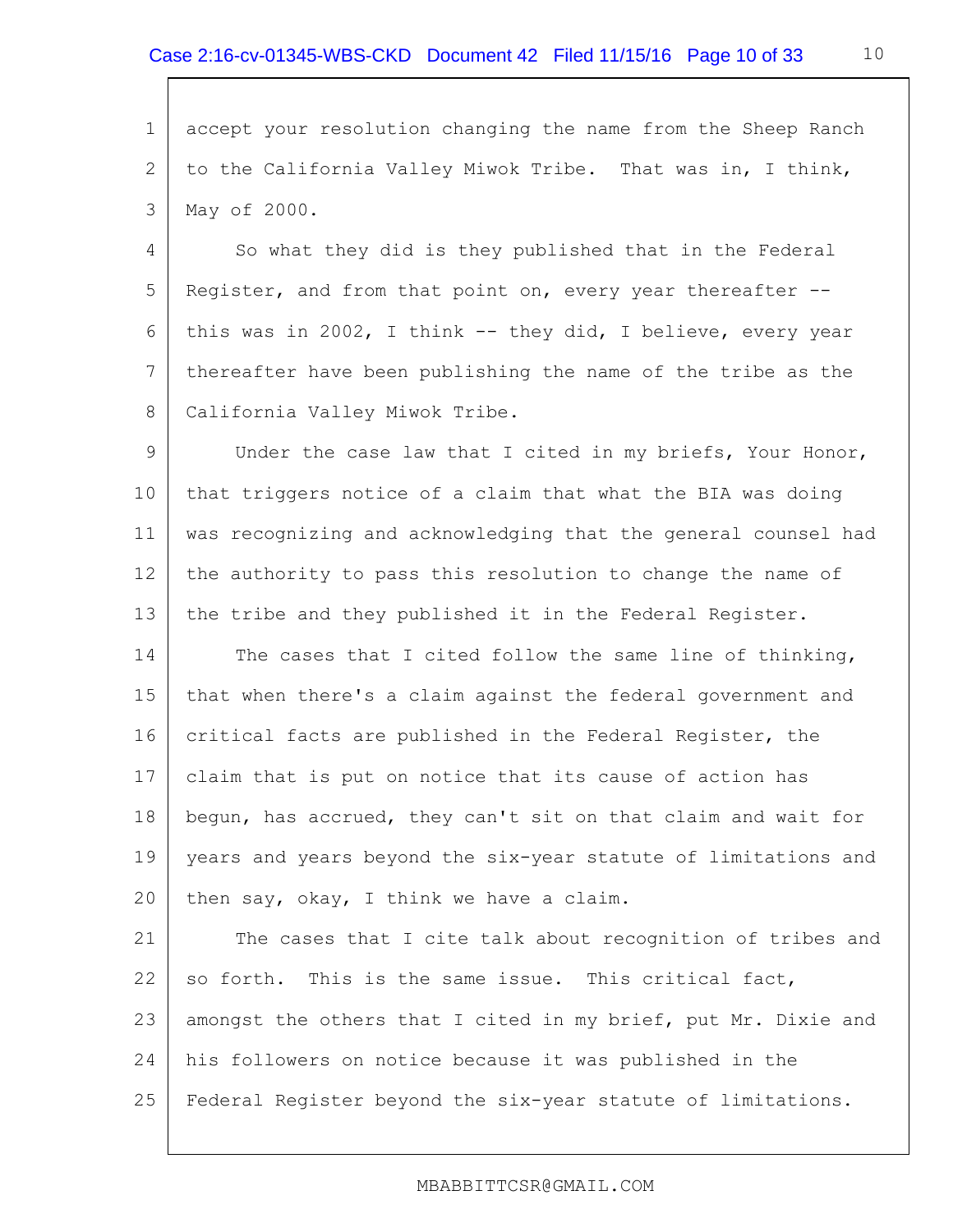| $\mathbf{1}$   | So there are lots of facts, lots of dates whereby              |
|----------------|----------------------------------------------------------------|
| 2              | Mr. Dixie and his followers should have made the claim against |
| 3              | the federal government that the general counsel established    |
| 4              | under the 1998 resolution was invalid at the outset.           |
| 5              | So what my position is is that that's a meritorious claim.     |
| 6              | We're here simply to maintain the status quo such that we can  |
| 7              | proceed with our case without them submitting their            |
| 8              | constitution to the BIA and have the BIA say, okay, Dixie      |
| $\overline{9}$ | fashion. We accept your constitution. Game over. You are       |
| 10             | now the tribe.                                                 |
| 11             | THE COURT: "Game over" is a little extreme.                    |
| 12             | Wouldn't there be a procedure that you could review that       |
| 13             | decision?                                                      |
| 14             | MR. CORRALES: Well, they've raised that. There's an            |
| 15             | administrative procedure where you can challenge their         |
| 16             | decision to accept their constitution. Those issues are        |
| 17             | narrowed. We can't revisit all the issues we're trying to      |
| 18             | raise here challenging the 2015 decision. It's more narrowed,  |
| 19             | and at the same time we shouldn't be --                        |
| 20             | THE COURT: It depends on what they are going to do.            |
| 21             | You have to show irreparable harm, don't you?                  |
| 22             | MR. CORRALES:<br>Yes.                                          |
| 23             | THE COURT: Unless you know what they're going to do,           |
| 24             | how do you know that there is going to be any harm?            |
| 25             | MR. CORRALES: Well, we know what they're going to do           |
|                |                                                                |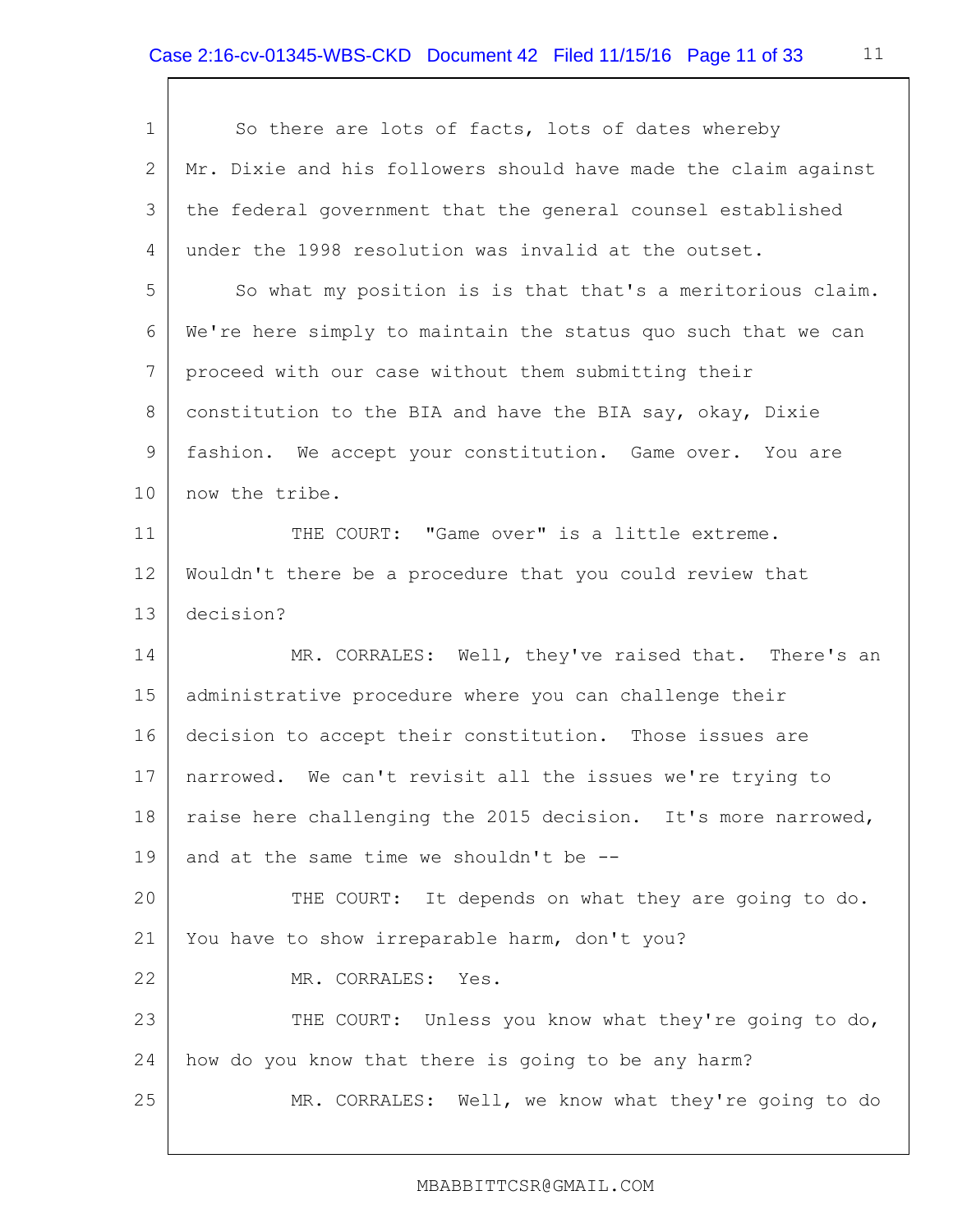1 2 3 4 5 6 7 8 9 10 11 12 13 14 15 16 17 18 19 20 21 22 23 24 25 because the 2015 decision says they can do that. They submitted their 2013 constitution to the BIA, but in the 2015 decision, Mr. Washburn said, well, it doesn't look like you crossed your t's and dotted your i's in terms of notice to the surrounding community. Make sure that you do that, and if you do, then maybe the BIA will accept it and then you're the tribe. That's the irreparable harm. They submitted already their constitution and the BIA has said, okay, we want some discussion or whatever it was, and I think this was -- they gave them until July to provide feedback, at least the Burley Faction, so they're poised to accept that constitution. Once it's accepted, then the Burley Faction -- the Dixie faction is going to turn around and go to the California Gambling Control Commission that has been holding up to this point \$13 million in revenue-sharing trust fund money, and they are going to say, give us that money. We are the tribe now. This is the same issue that Sheppard Mullin raised back in 2011 when it filed its first complaint challenging Echo Hawk's decision saying -- THE COURT: Why isn't the remedy at law adequate if what you're talking about is \$13 million? That's a remedy of law. MR. CORRALES: It is not a remedy of law, Your Honor.

### MBABBITTCSR@GMAIL.COM

12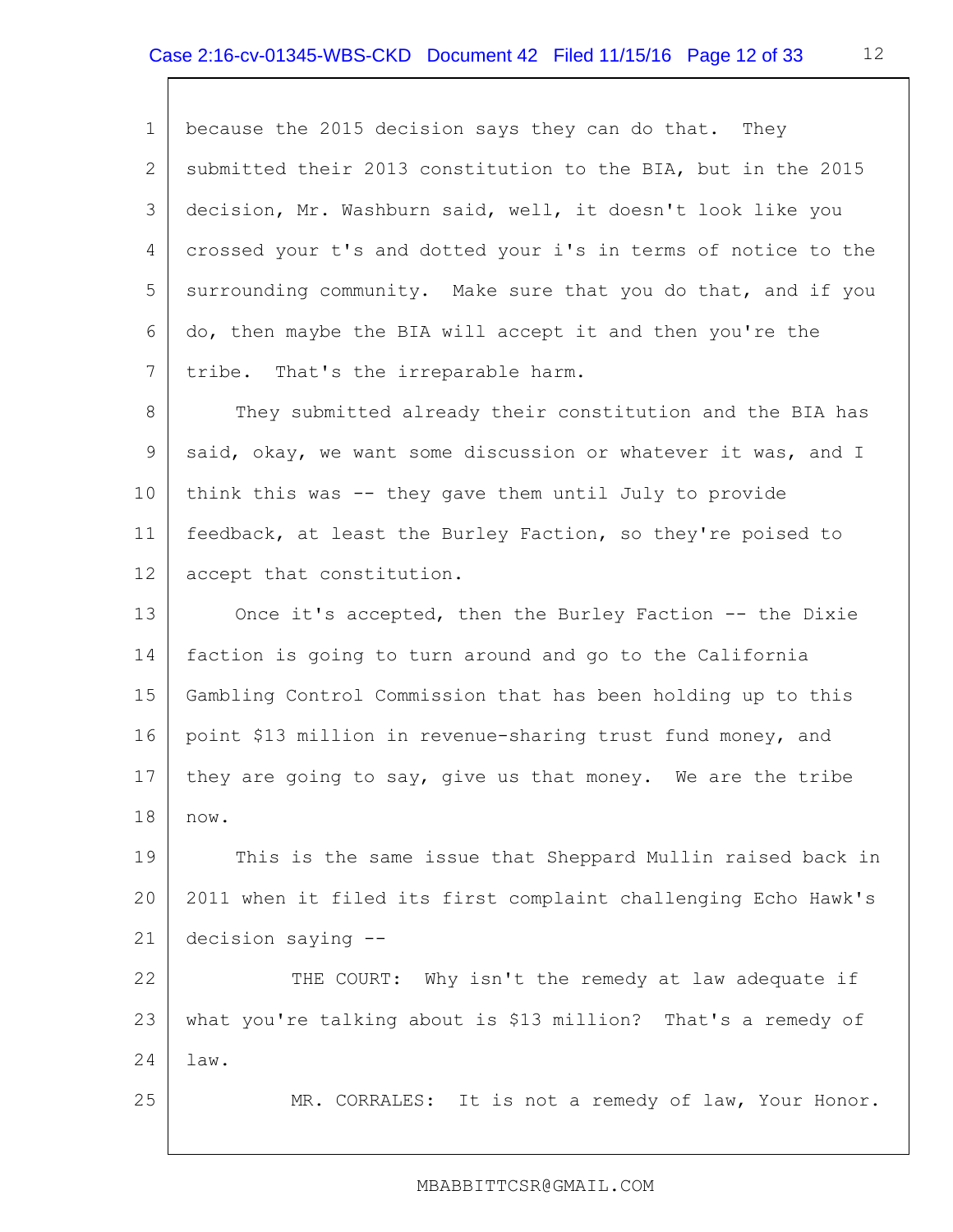| $\mathbf 1$     | I respectfully disagree, because that issue has been           |
|-----------------|----------------------------------------------------------------|
| $\mathbf{2}$    | thoroughly briefed and we've challenged that. We've sued the   |
| 3               | commission saying you can't -- you must distribute the funds   |
| 4               | to the tribe. We're the tribe, and the commission has said,    |
| 5               | we don't know who the tribe is. There are these two factions   |
| 6               | and federal litigation going on. We're going to still hold     |
| $7\phantom{.0}$ | the money until the BIA makes a decision on who is the         |
| 8               | recognized governing body.                                     |
| 9               | THE COURT: But you're asking for preliminary relief            |
| 10              | here.                                                          |
| 11              | MR. CORRALES: Only. Only, Your Honor.                          |
| 12              | THE COURT: That's correct. That's correct. So,                 |
| 13              | again, I don't know what you mean when you say you've          |
| 14              | litigated this. If we wait until the end of this proceeding,   |
| 15              | you will know whether you're entitled to your \$13 million or  |
| 16              | not.                                                           |
| 17              | MR. CORRALES: Yes. And I suspect that Mr. Dixie                |
| 18              | will probably challenge your decision if it's in our favor and |
| 19              | vice versa, but the problem that we have is we need to         |
| 20              | maintain the status quo and have that money, at least that     |
| 21              | money, placed and remain in the bank where the commission is   |
| 22              | holding onto it, because once it's released to one of the      |
| 23              | factions, it's going to be difficult to retrieve it, if, for   |
| 24              | example, we prevail in challenging the 2015 decision.          |
| 25              | So that's what we're asking for as one of the irreparable      |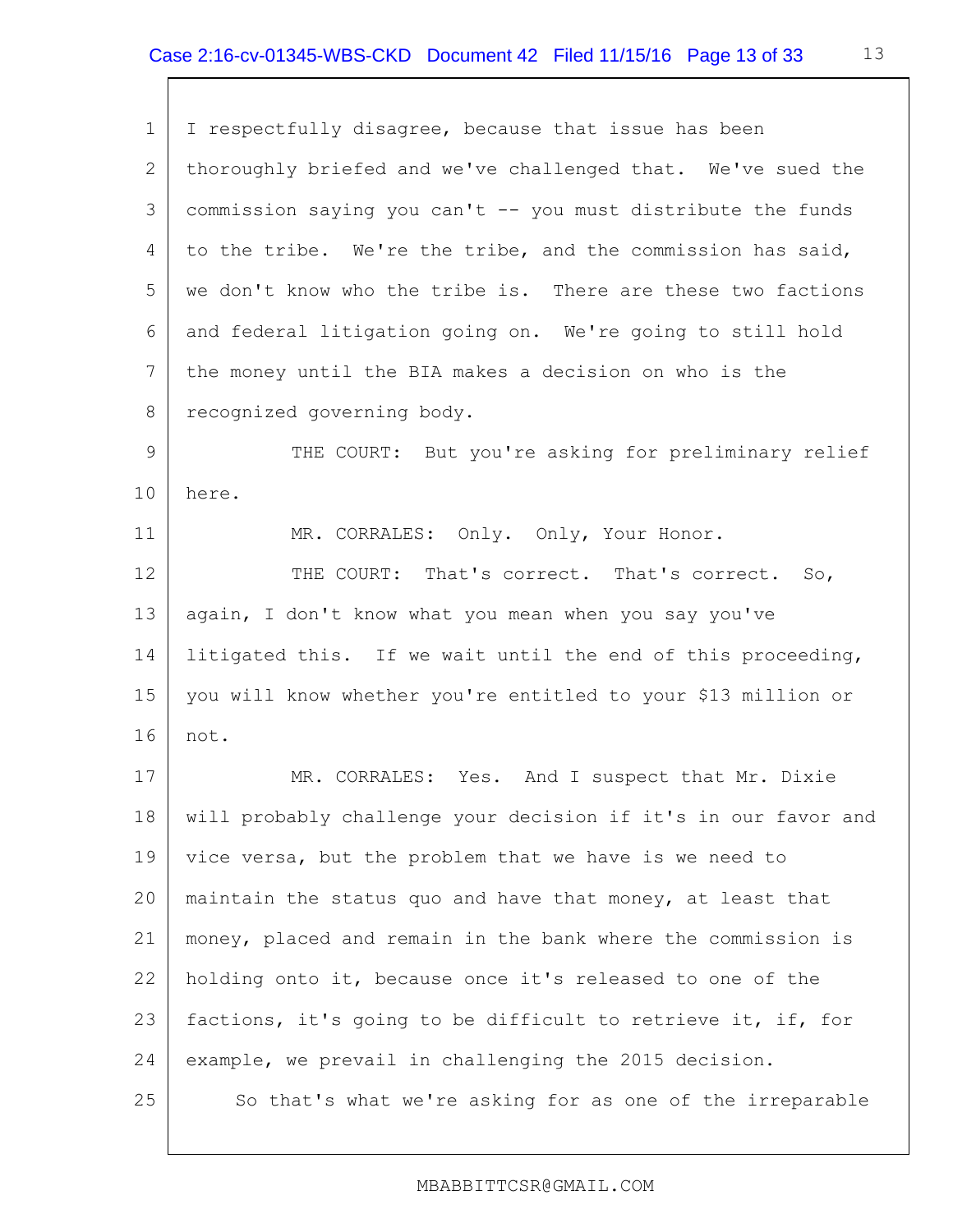1 2 3 4 5 6 7 8 9 10 11 12 13 14 15 16 17 18 19 20 21 22 23 harms, that once it's released, we can't get it back. There are other issues that I've raised in my brief. You probably read it. I don't want to rehash it, but the decision is rife with other kinds of erroneous statements. One of them is that it concluded that the general counsel was established just merely to manage the process of reorganizing the tribe under the IRA. That is not the case at all. Factually that's not true, because if you look at the resolution, the resolution says that the general counsel was to serve as the governing body of the tribe. That's what Echo Hawk concluded and recognized when it said that's the governing body. It's the general counsel. So all kinds of things give us, I think, a likelihood of success. We're not asking the court to make a decision now that we win, only that's there's a likelihood of success, irreparable harm, and that we should maintain the status quo. \$13 million is a lot of money, and once it's given to one of the factions, the other faction can't get it back if they prevail. THE COURT: You keep saying that, but I don't know why you can't get it back. You have a lawsuit, and if you get a judgment, you execute on the judgment. MR. CORRALES: Well, there are lots of problems with

24 25 sovereign immunity to sue the tribe back. I believe the best and most reasonable way to deal with this is simply to put a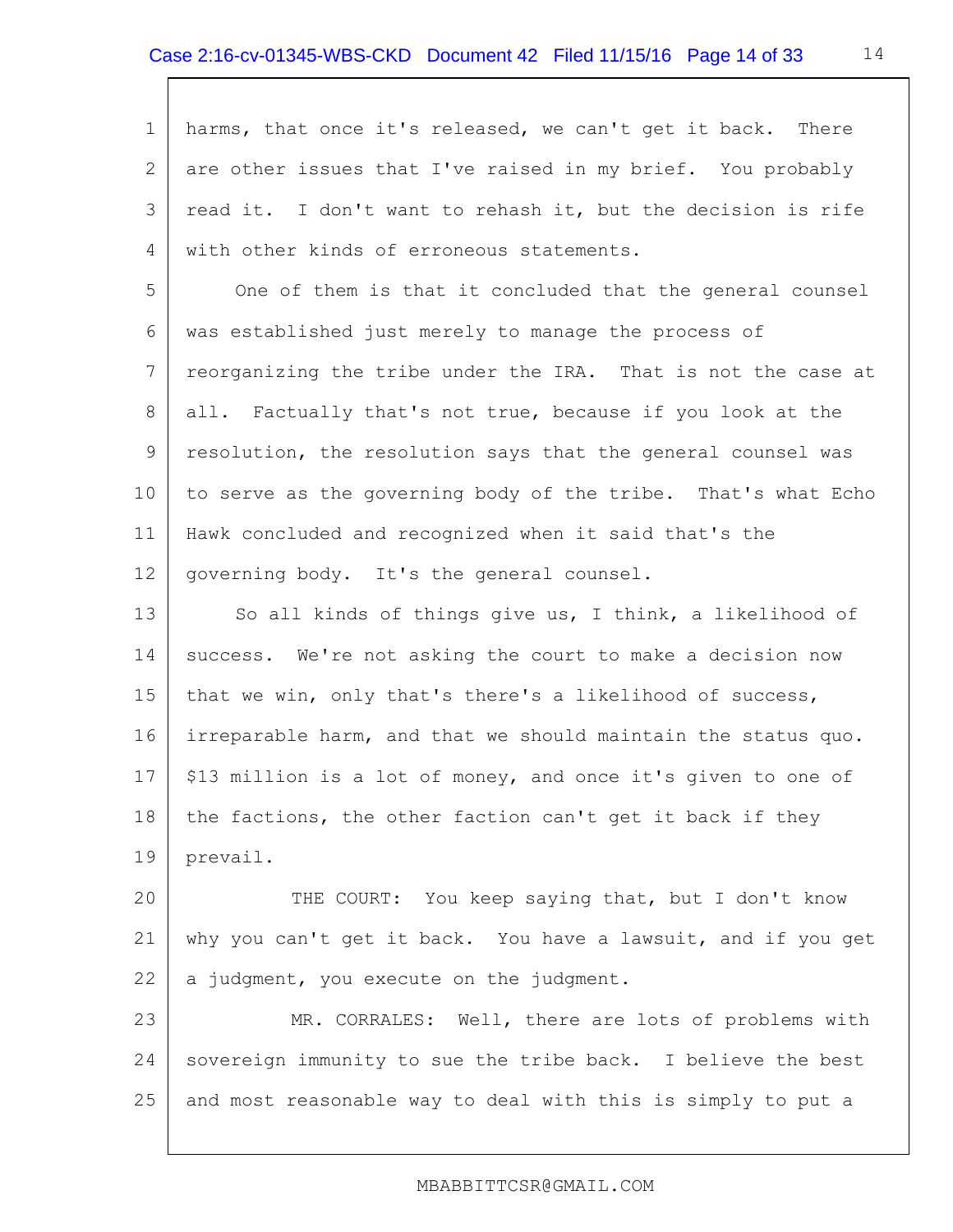1 2 3 4 5 6 7 8 9 10 11 12 13 14 15 16 17 18 19 20 21 22 23 24 25 stay in the same way that a stay was implemented with respect to the 2011 decision when Dixie was challenging that decision. I think it makes sense. Thank you, Your Honor. THE COURT: Thank you. Ms. Schwarz, do you want to speak first? MS. SCHWARZ: Good afternoon. May it please the court. The issue before this case is that plaintiffs seek an injunction when they can't meet the four Winters factors. One, they have to show that there is a likelihood of success. In essence, plaintiffs argue against the findings of three other federal courts that have addressed issues present before this court today. Second -- THE COURT: Three other courts? MS. SCHWARZ: You have the 2013 decision in the D.C. District Court, you have the 2008 decision that was before the D.C. Court of Appeals, and then there's the 2006 decision that was before the D.C. District Court, and prior to that, there's also decisions in the Eastern District of California which the D.C. courts previously in 2006 and 2008 took judicial notice of. THE COURT: Well, Mr. Corrales suggested that this court need not disagree with the decision of the D.C. District Court in order to rule in his favor.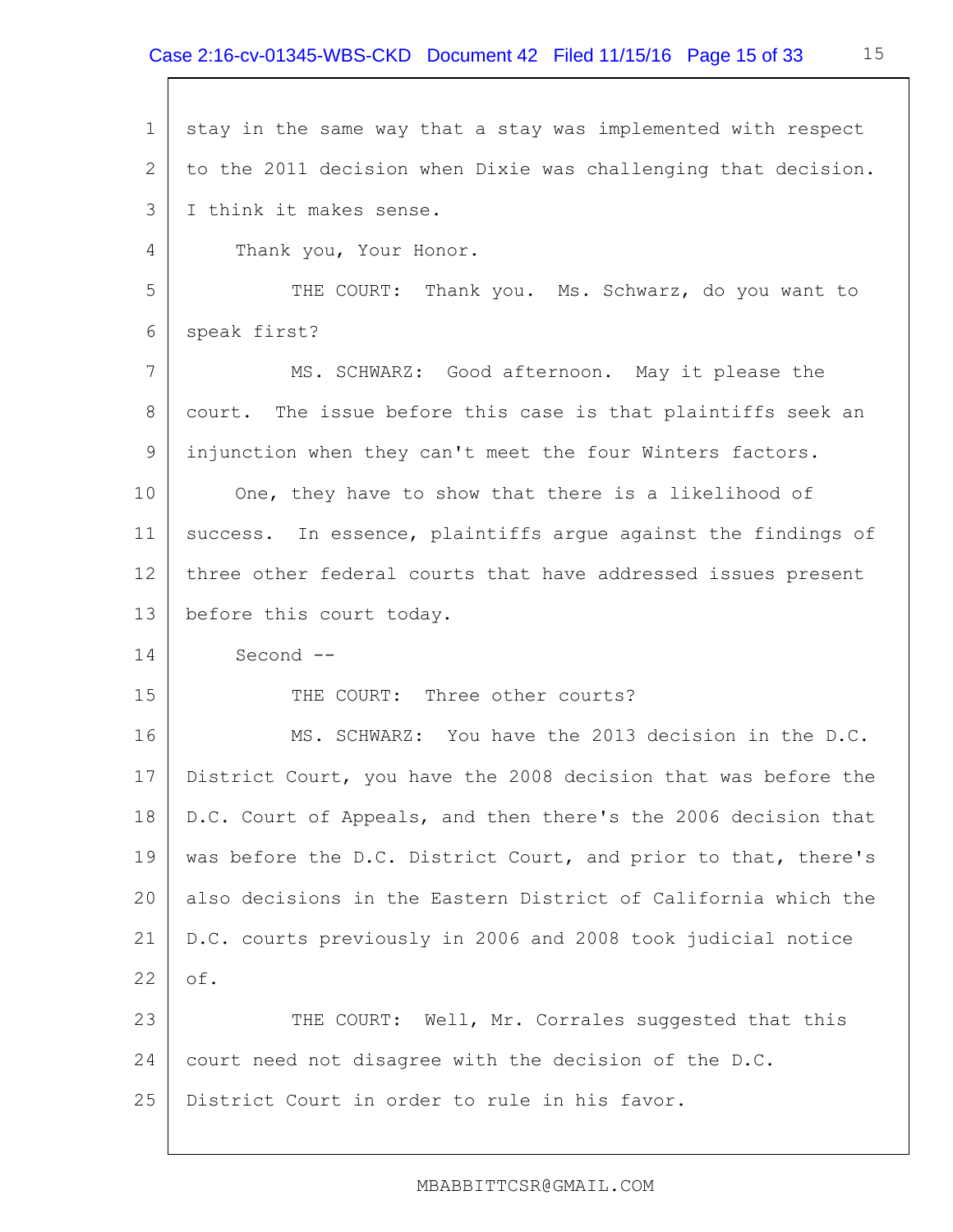| $\mathbf 1$    | MS. SCHWARZ: Plaintiffs are incorrect. The question            |
|----------------|----------------------------------------------------------------|
| 2              | that they're putting before this court is they're asking you   |
| 3              | to do exactly that. They're asking you to say that the D.C.    |
| 4              | court in 2013 was wrong. Plaintiffs in their challenge         |
| 5              | specifically state that the tribe consists of more than five   |
| 6              | members, and that, two, the Assistant Secretary erred in       |
| $7\phantom{.}$ | finding that the 1998 general counsel is not the valid         |
| 8              | representative of the tribe.                                   |
| $\overline{9}$ | Those are the two issues the court in 2013 found against       |
| 10             | plaintiffs in remanding the decision back to the Assistant     |
| 11             | Secretary.                                                     |
| 12             | THE COURT: What do you make of their argument that             |
| 13             | they didn't have an opportunity to repeal from that decision?  |
| 14             | MS. SCHWARZ: Plaintiffs are correct that they did              |
| 15             | not have the opportunity to appeal because it was an           |
| 16             | administrative action and APA challenged. It's considered for  |
| 17             | third parties, and under the statute, they can't appeal it --  |
| 18             | it's not considered a final appealable matter for them, only   |
| 19             | for the government.                                            |
| 20             | It doesn't matter that they didn't have the opportunity to     |
| 21             | challenge that 2013 decision because their opportunity to      |
| 22             | challenge anything that went on remand is what's before the    |
| 23             | court today with the Merris decision, which is their challenge |
| 24             | to the 2015 decision.                                          |
| 25             | THE COURT: You're agreeing that their opportunity to           |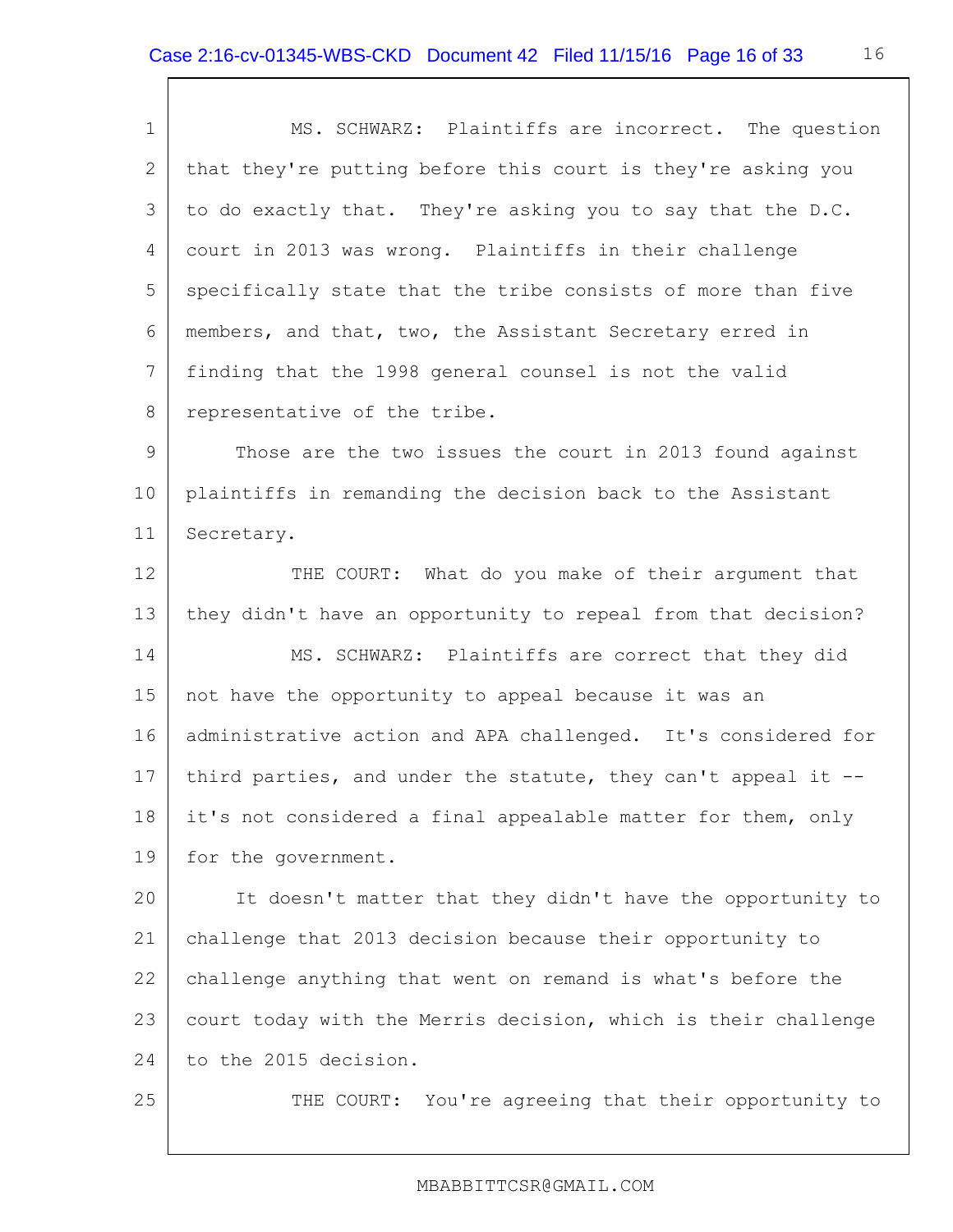1 2 3 4 5 6 7 8 9 10 11 12 13 14 15 16 17 18 19 20 21 22 23 24 25 challenge the 2015 decision is here and now? MS. SCHWARZ: That is correct. THE COURT: So if it's wrong, then it's up to this court to set it aside? MS. SCHWARZ: That is correct. THE COURT: So they're arguing it is wrong? MS. SCHWARZ: Yes. THE COURT: And you are telling me the only reason it could be wrong is if the Secretary was wrongfully following the orders of the District of Columbia District Court? MS. SCHWARZ: That is correct, Your Honor. THE COURT: He's saying it could be wrong for other reasons. MS. SCHWARZ: Yes. And as an initial matter, to get into that, there's two clarifications that have to be made before the court. First is, plaintiffs bring up the issue of trying to stay the 2015 decision. As we stated in our briefs, the proper remedy of this court would be to enjoin the decision, it would not be to stay. I'm just making that clarification because a lot of the case law the parties state in their brief deal with preliminary injunctions and the court's power to enjoin, but not to stay. It's the Assistant Secretary's decision. THE COURT: Well, it's pretty much the same effect. MS. SCHWARZ: Yeah, it's the same effect. It gets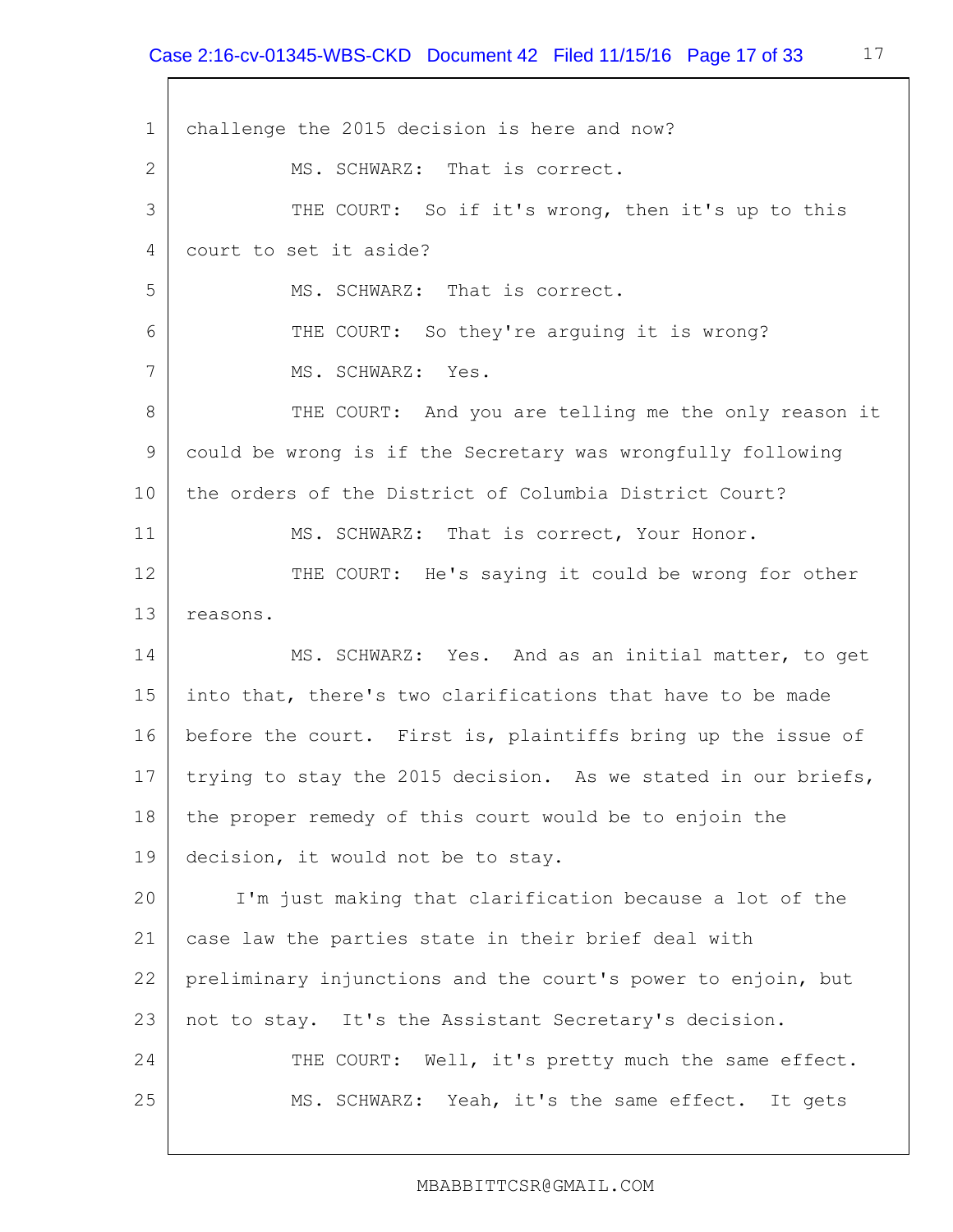1 2 just a little bit confusing when we're saying "enjoined" and they're saying "stay."

THE COURT: All right.

3

4 5 6 7 8 9 10 11 12 MS. SCHWARZ: The second is, as part of their reply, plaintiffs have raised new arguments in their brief, and although courts ordinarily decline to consider arguments that are raised in their reply brief, for the sake of the argument and the presentation before the court today, we will address those issues, the main one being plaintiffs' argument concerning the statute of limitations and any preclusive effect it may have on the Assistant Secretary's administrative decision.

13 14 15 16 17 18 19 20 21 Getting back to the likelihood of success, in addition to arguing against the other courts that have ruled on it, plaintiffs are ignoring the history of the case in citing to several instances. Over the time period of this dispute, the BIA has not recognized that the tribe consists of only five individuals and that the BIA has found that the 1998 general counsel is not the valid tribal representatives, and they have also overstated the duration and the comprehensiveness of any recognition of the 1998 general counsel.

22 23 24 25 Second, plaintiffs can't establish irreparable harm. Basically, they're basing their entire argument on speculative future events that haven't happened, may not happen, may happen, but even if they do happen, there's still further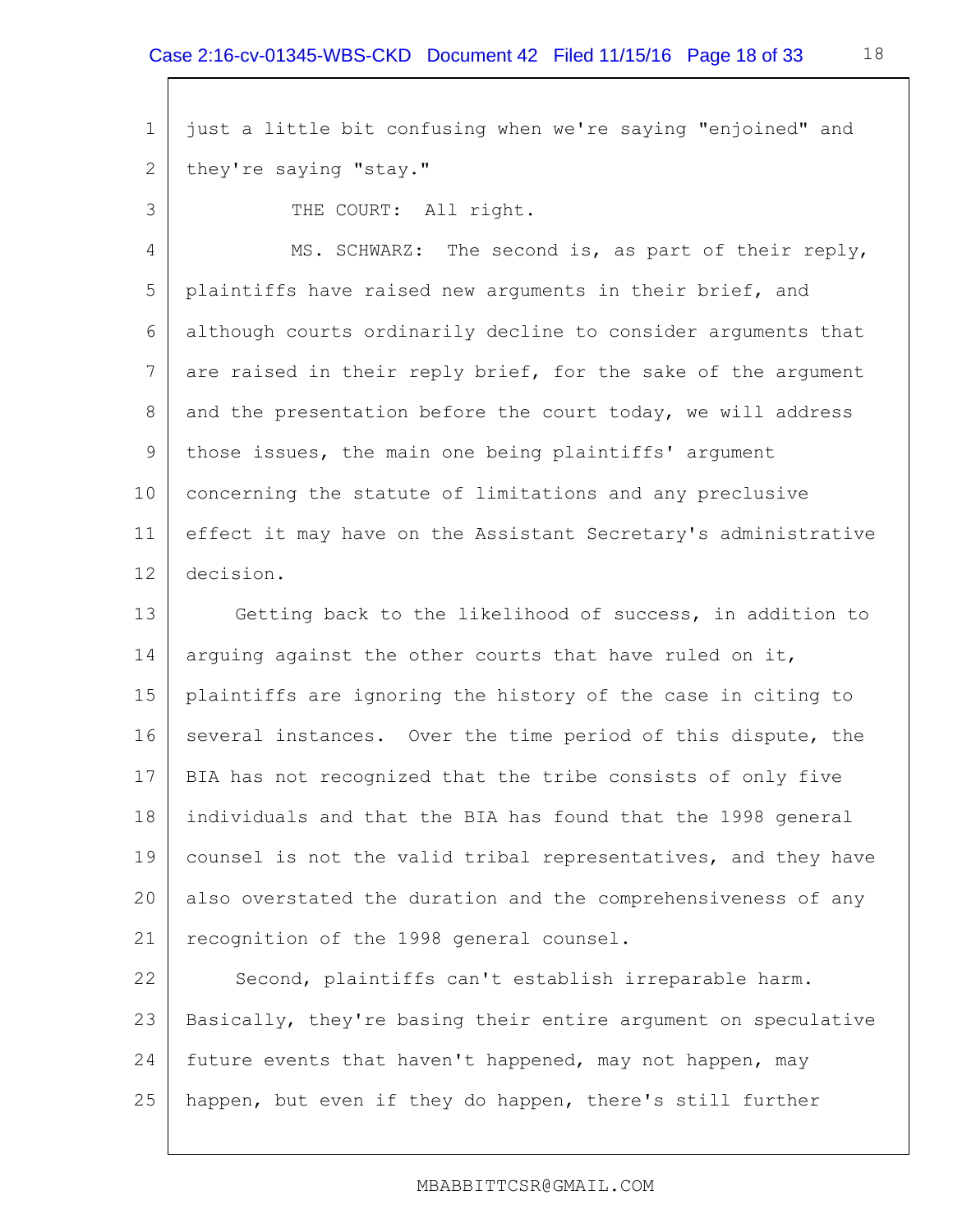1 2 3 4 5 6 7 8 9 10 11 12 13 14 15 16 17 18 19 20 21 22 relief that may be had. There's no immediate harm nor is it irreparable. Finally, one thing that plaintiffs haven't addressed is the balance of equities and the public interest in this matter. Setting aside the balance of equities, just the public interest in this matter, there's the long-standing court recognition that the agency action in this case, there's the long-recognized policy of furthering Indian self-determination and self-government. I'm turning now to the likelihood of success, which would be the first prong. Plaintiffs fail to show that they would have a likelihood of success. As the court has recognized, the question before this court is what exactly are they challenging and do they have a new chance on the merit? Here we see they do not. The court has to determine their likelihood of success, in essence, by holding that the D.C. court in 2013 was wrong when it remanded the decision back to the Assistant Secretary for his reconsideration. In their actual motion, plaintiffs base their request for leave on the assumption that the Assistant Secretary found that the enrollment of the Burleys was not an appropriate step; however, a reading of the decision shows that the

23 24 25 Assistant Secretary actually found that the enrollment of the Burleys and their tribe was an appropriate step for Mr. Dixie to take, even though the Assistant Secretary did express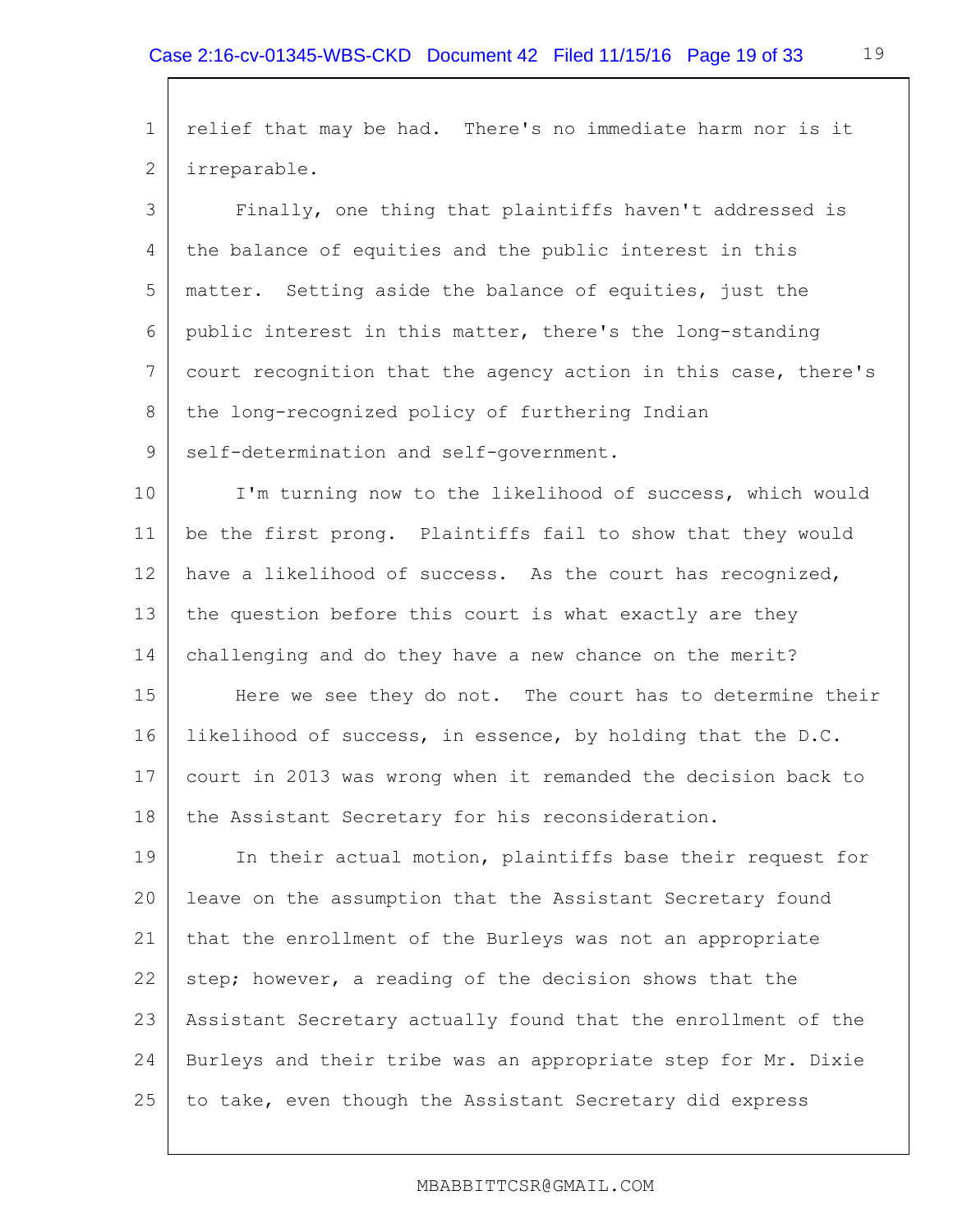| $\mathbf 1$     | concerns about prejudicing the interest of Mr. Melvin Dixie,   |
|-----------------|----------------------------------------------------------------|
| $\mathbf{2}$    | who is Mr. Dixie's brother.                                    |
| 3               | Second, getting into the issue of whether it was proper        |
| 4               | for the Assistant Secretary to find that the tribe consisted   |
| 5               | of more than five people, as the D.C. court found in 2013, the |
| 6               | record that was before the Assistant Secretary in 2011 showed  |
| $7\phantom{.0}$ | that due to the history of the tribe, there was many sides     |
| $8\,$           | they considered that the tribe consists of more than five      |
| 9               | people.                                                        |
| 10              | The record that hasn't yet been produced in this case will     |
| 11              | show that the -- the facts before the Assistant Secretary and  |
| 12              | will be before the court show that at various points in time   |
| 13              | that parties have recognized that the tribe consists of more   |
| 14              | than five people.                                              |
| 15              | In fact, in 2002 plaintiffs represented in a sworn             |
| 16              | statement before the court in the Eastern District of          |
| 17              | California that they believed that the tribe consisted of 250  |
| 18              | members. Court decisions in 2006 and 2008 visited both the     |
| 19              | decisions concerning the 2004 submissions of the constitution  |
| 20              | by the plaintiffs, and in those instances, the reason the      |
| 21              | Assistant Secretary's decision to not ratify the constitution  |
| 22              | was on the basis that plaintiffs only represented a very small |
| 23              | minority of the membership of the tribe.                       |
| 24              | Next, turning to whether the Assistant Secretary could         |
| 25              | consider whether the 1998 general counsel was the tribe filed  |

20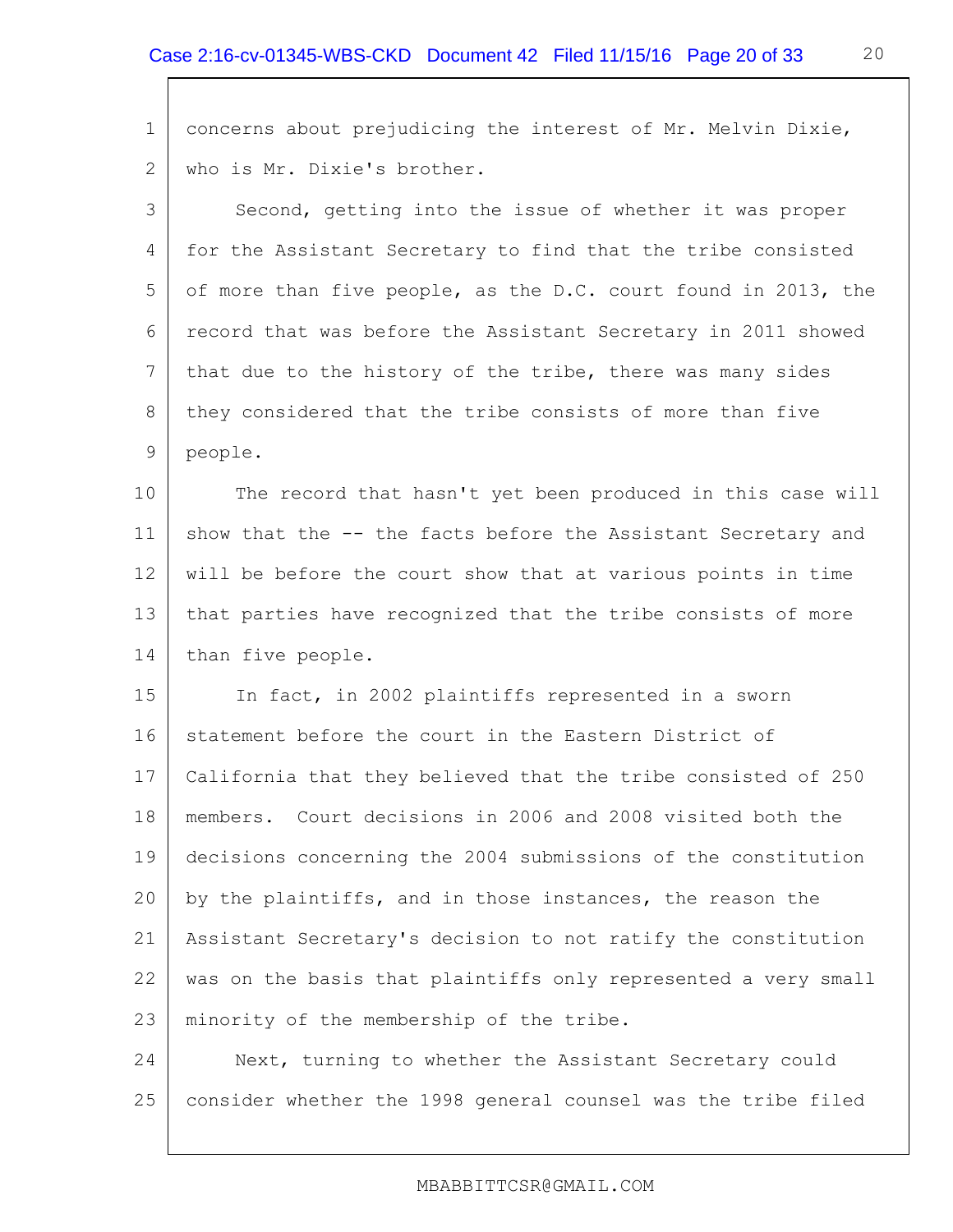| $\mathbf 1$     | representative, plaintiff brings up a lot about the statute of |
|-----------------|----------------------------------------------------------------|
| $\overline{2}$  | limitations and whether this claim is time barred; however,    |
| 3               | the statute of limitations is inapplicable to this case.       |
| 4               | Here, plaintiffs are specifically challenging a 2015           |
| 5               | decision by the Assistant Secretary. It's not the intervening  |
| 6               | defendants challenging a decision. It's not intervening        |
| $7\phantom{.0}$ | defendants challenging an action that was taken by plaintiffs, |
| 8               | rather it's what the United States has done.                   |
| 9               | The statute of limitations in 2401 speaks to limits on         |
| 10              | filing actions against the United States. It does not apply    |
| 11              | to administrative proceedings or bar the department from       |
| 12              | addressing the issue. It does not limit the Assistant          |
| 13              | Secretary's ability to hear challenges to actions that accrued |
| 14              | more that six years ago.                                       |
| 15              | In fact, in the Secretary's -- district court's decision       |
| 16              | in 2013, intervening defendants had raised an issue regarding  |
| 17              | the timeliness of some of the claims, and in footnote 15, the  |
| 18              | district court in addressing those claims specifically noted   |
| 19              | that any interpretation that directly undermines the wealth of |
| 20              | authority that establishes the secretary's plenary             |
| 21              | administrative authority in discharging the federal            |
| 22              | government's trust obligations to Indians.                     |
| 23              | Next, in addressing the timeliness of any challenge, in        |
| 24              | their reply briefs, plaintiffs have cited to several examples  |
| 25              | of BIA recognition of the 1998 general counsel as being the    |

## MBABBITTCSR@GMAIL.COM

21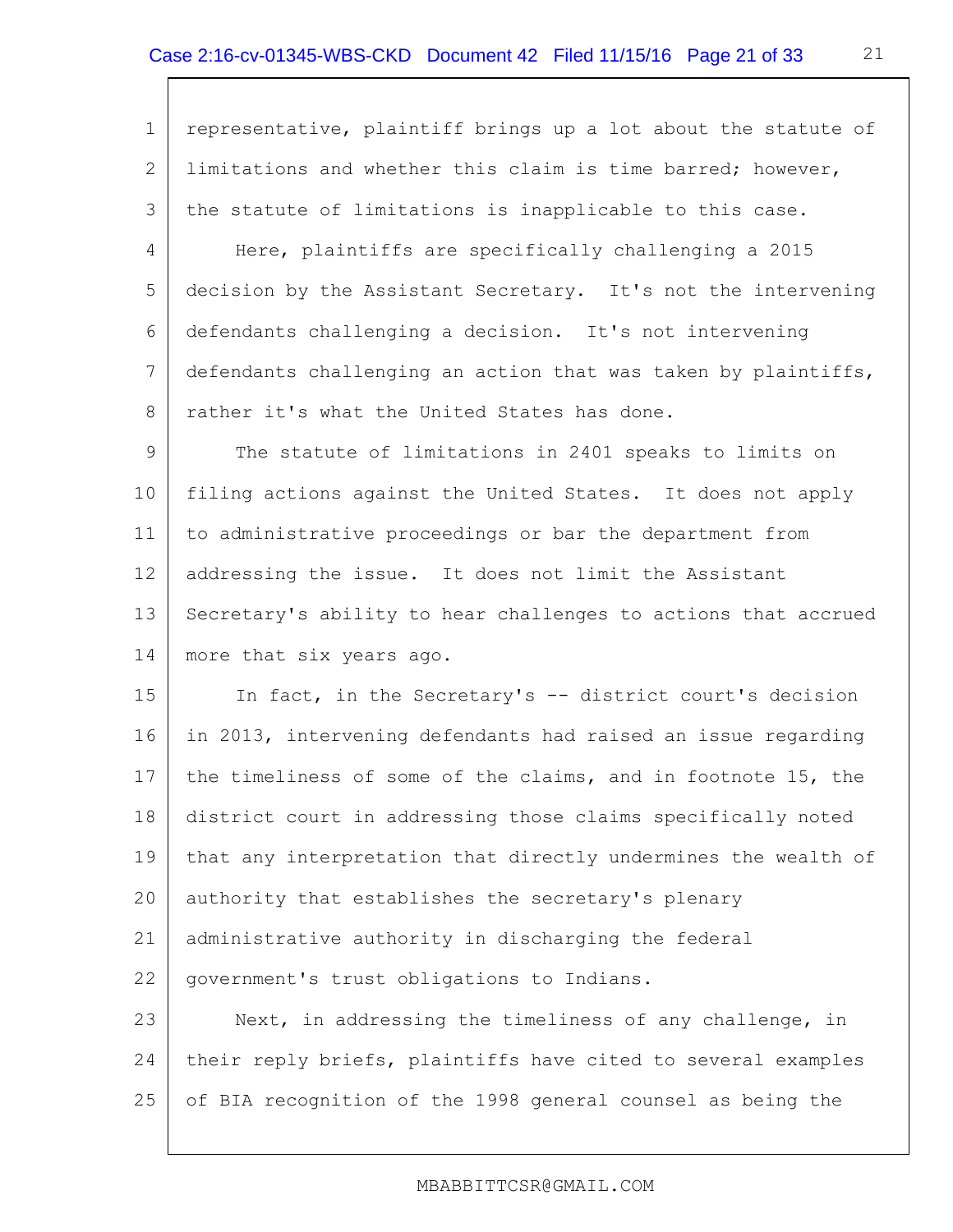1 2 3 4 5 6 7 8 9 10 11 12 13 14 15 16 17 18 19 20 21 22 23 24 25 valid representative of the tribe; however, it's important for the court to note that all of those examples, the few examples that plaintiff have cited, all occurred prior to 2004. In 2004 the BIA actually found that the 1998 general counsel is not the valid representative of the tribe. And, in fact, Ms. Burley had previously been recognized as the chairman and instead it recognized her as a person of authority within the tribe. THE COURT: Things can change. Isn't it your point that just because they may have recognized the counsel as representing the tribe at one point in time doesn't mean they are bound to recognize the counsel as representing the tribe at other points in time? MS. SCHWARZ: That is correct, Your Honor. That has in deed happened in the history of the case. Initially in 1998 the parties could work together in assisting to reorganize the tribe, but as the record shows before the court -- THE COURT: What authority do you thinks assists you in that argument that Mr. Corrales suggests that you're bound by your decision because you put it in the Federal Register or for some reason? What authority supports your position that the Secretary can make a decision at one time that the counsel represents the tribe and at another time that it does not? MS. SCHWARZ: If you look at the most recent case,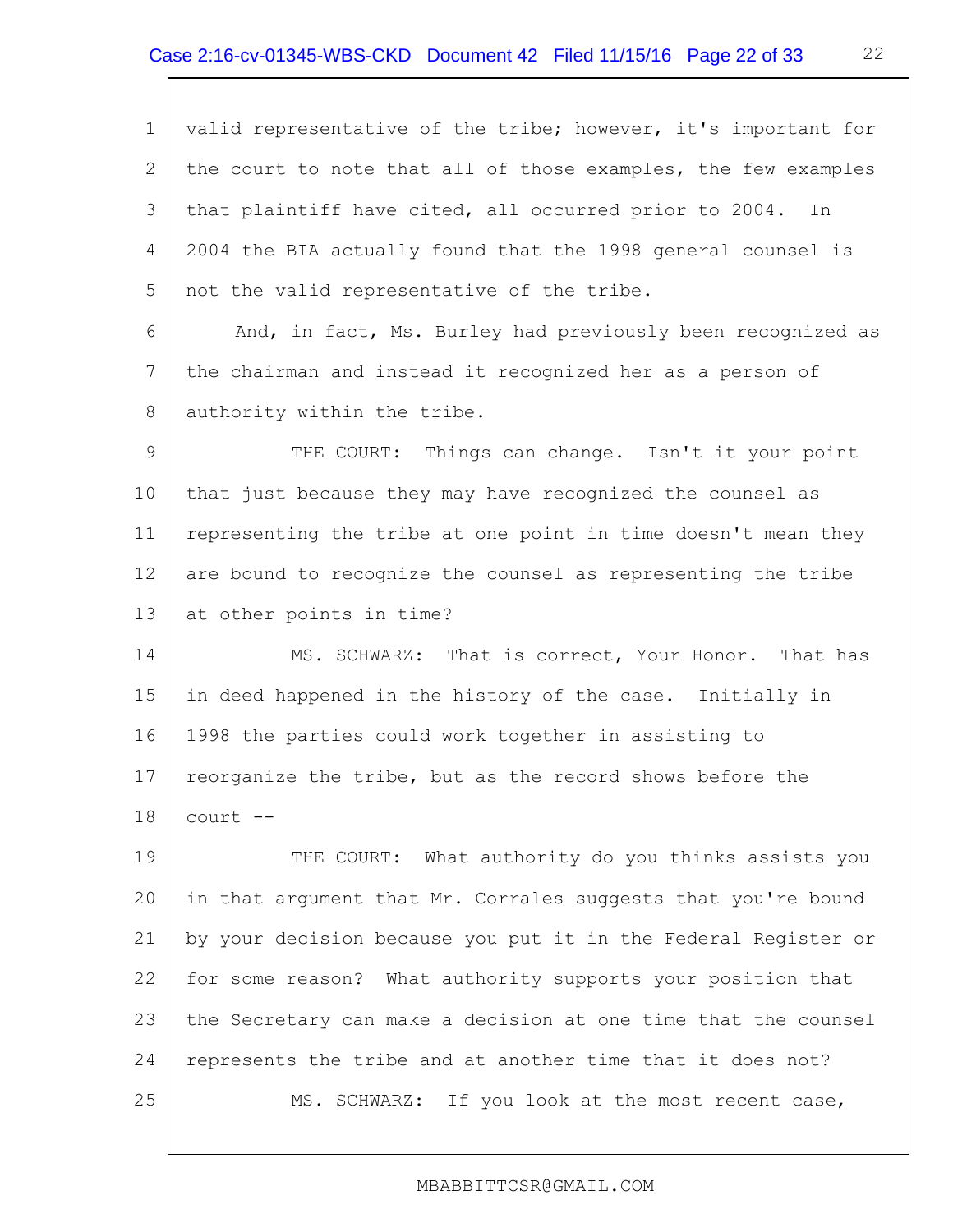| Fox News case, the Supreme Court dealing with what an agency   |
|----------------------------------------------------------------|
| has to show when they reconsider a decision, it's a matter of  |
| administrative law that the administration isn't bound by the  |
| previous decisions of the agency official or things that       |
| happened in the past. What the agency has to show is that it   |
| made a reasonable decision and there are circumstances that    |
| support changing its position.                                 |
| THE COURT: Which case is that?                                 |
| MS. SCHWARZ: I can provide the cite.                           |
| THE COURT: Is that in your brief?                              |
| MS. SCHWARZ: Yes, Fox Television.                              |
| THE COURT: Fox TV?                                             |
| MS. SCHWARZ: Yes. That's a 2014 case. It is in our             |
| brief though, Your Honor. Plaintiffs' challenge to the 2015    |
| decision is an administrative challenge under the APA, so we   |
| have to look at was the decision arbitrary and capricious?     |
| And the wealth of administrative law dealing with how          |
| agencies form their opinion support the fact that the agency   |
| can change its opinion, define its opinion, and it's not       |
| limited in any way by the statute of limitations which is      |
| applicable to civil actions against the United States and is   |
| the United States defense, not one raised by the plaintiff.    |
| THE COURT: All right. You're running out of time,              |
| but I would like you to address the irreparable harm argument. |
| MS. SCHWARZ: Sure. Plaintiffs claim irreparable                |
|                                                                |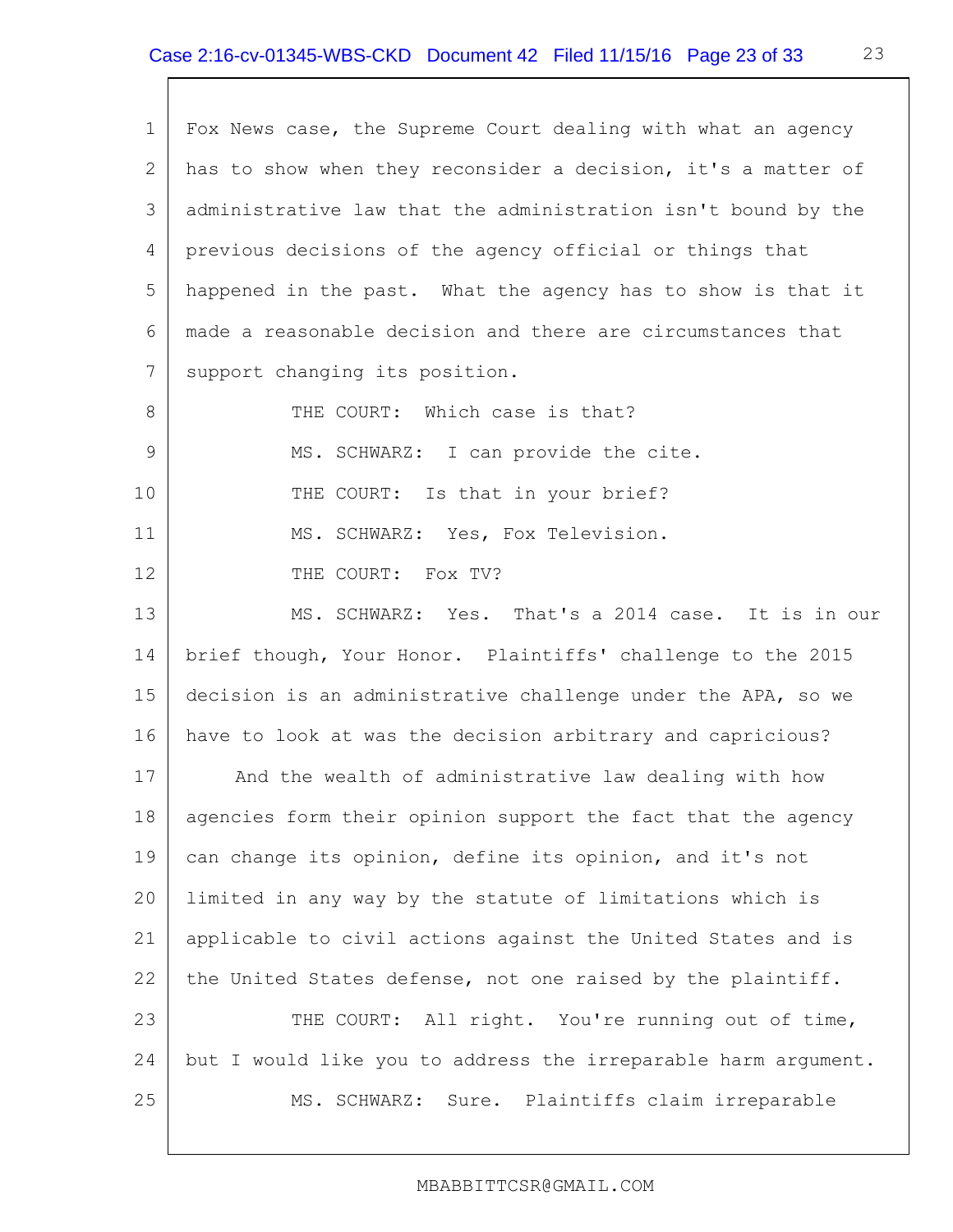1 2 3 4 5 6 7 8 9 10 11 12 13 14 15 16 17 18 19 20 21 22 23 24 25 harm on the fact that initially their motion was filed and they claim they were harmed because the regional director was about to make a decision finding that the intervening defendants were the valid representatives, and they were not. Indeed, that letter that they cited was a June 2016 letter. That letter didn't say any such thing. That letter merely provided plaintiff an opportunity to comment on submissions that the regional director had received. The regional director is still deciding the issues, has not made any decisions. Even if the regional director makes a decision, there's no guarantee, as plaintiffs state, that they will find that a constitution that was submitted by intervening defendants shows that they're the valid representative. There's nothing that says that the regional director will send the issues back to the parties. Even if the regional director decides that the 2013 constitution that was submitted by intervening defendants does represent the tribe and is a valid representative of the tribal government, plaintiffs still have administrative appeals that they have to follow to that decision. And then even taking that into account, spinning this out further, there's no guarantee what the California Gaming Commission is going to do. What this all comes down to is plaintiffs' argument: If you don't grant us our relief, the

#### MBABBITTCSR@GMAIL.COM

24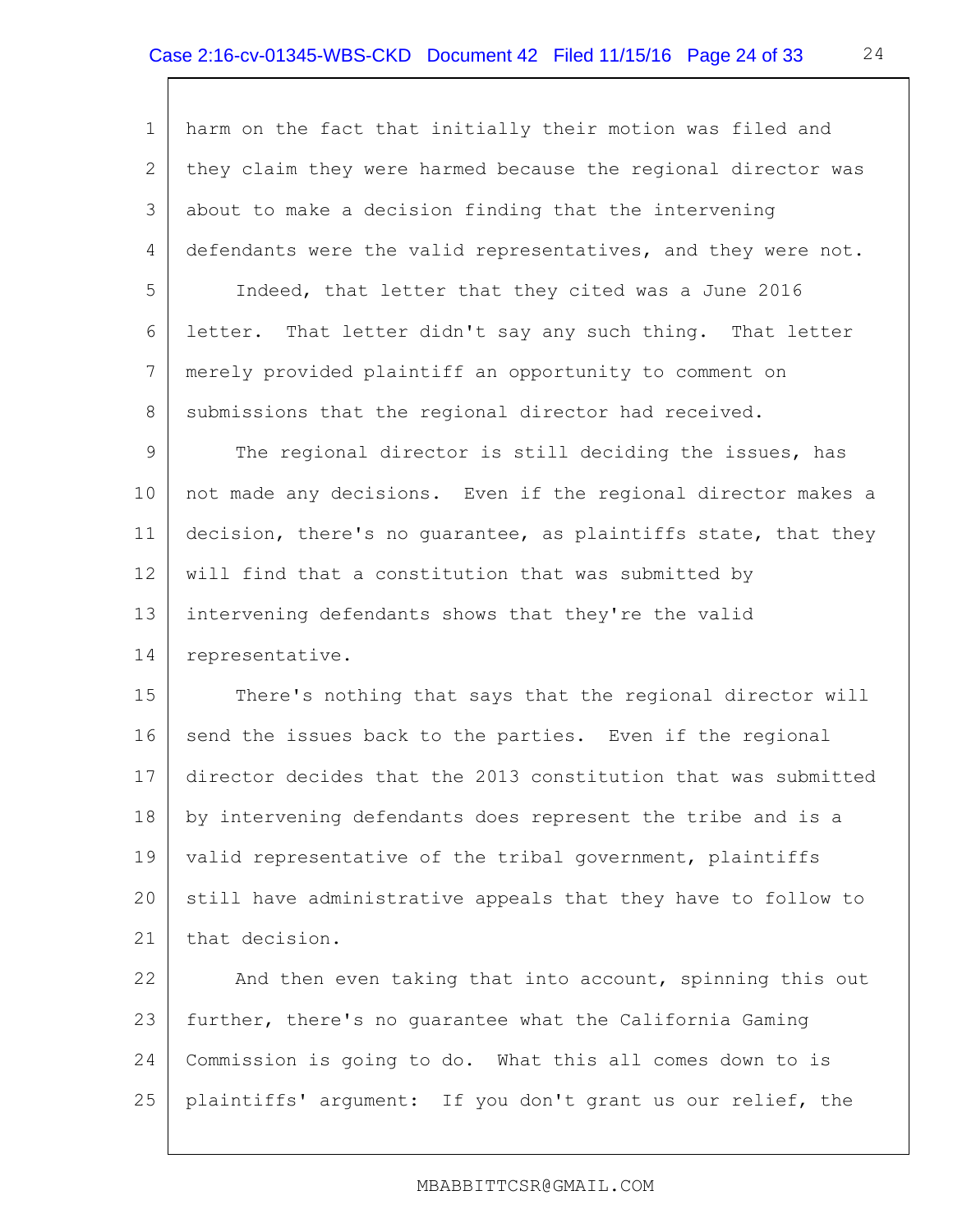| $\mathbf 1$    | other side is going to get this revenue trust gaming money.    |
|----------------|----------------------------------------------------------------|
| 2              | But we don't know that. That's not imminent. That's not        |
| 3              | irreparable. They're asserting a right to something that they  |
| $\overline{4}$ | don't have a right in at this time.                            |
| 5              | We don't know how this is going to shake out. That money       |
| 6              | is the tribe's money, and when there's a recognized            |
| 7              | government, the money will presumably go to the tribal         |
| 8              | government, but that is pretty far down the road from where we |
| 9              | are today.                                                     |
| 10             | THE COURT: All right. Anything else?                           |
| 11             | MS. SCHWARZ: Yeah. The one thing that we do want               |
| 12             | the court to take into account is the balances -- equities in  |
| 13             | the public's interest in this matter. The plaintiffs have      |
| 14             | stated that the public has no interest in this matter because  |
| 15             | it's just a tribe and its members, but as stated before, the   |
| 16             | agency's actions serves the long-recognized policy of          |
| 17             | furthering self-government and self-determination.             |
| 18             | That's been recognized by other courts that have addressed     |
| 19             | this issue. Courts look at whether an injunction would         |
| 20             | further that policy, and it doesn't. An injunction would       |
| 21             | prevent the BIA from assisting the tribe in reorganizing and   |
| 22             | undermines the public policy of tribal self-qovernment.        |
| 23             | Furthermore, it interferes with the statutory duty of the      |
| 24             | Secretary who has an obligation to determine who is eligible   |
| 25             | for the programs and benefits that are associated with the     |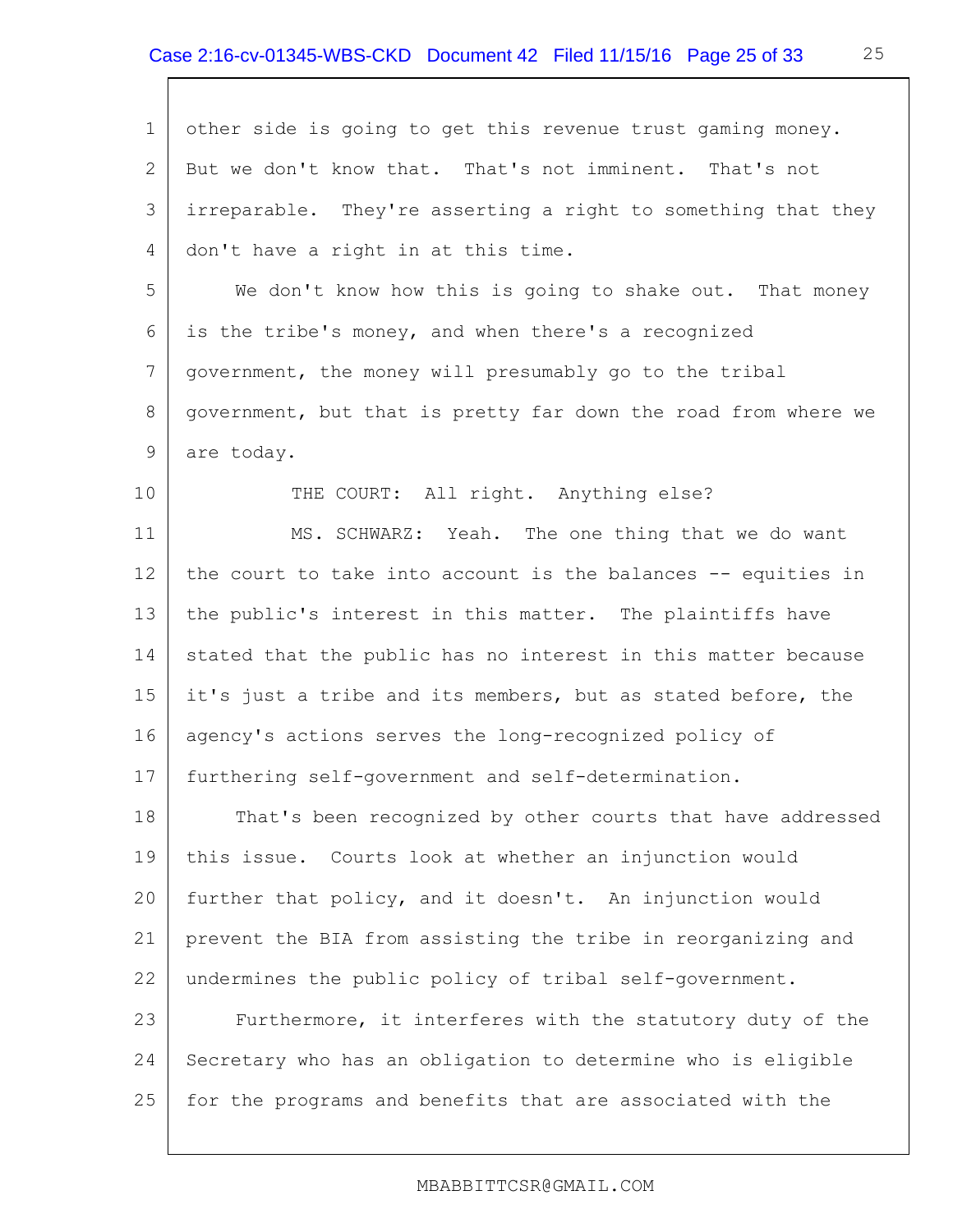1 2 3 4 5 6 7 8 9 10 11 12 13 14 15 16 17 18 19 20 21 22 23 24 25 reorganization of the tribe and an obligation to recognize the tribal government and to work to facilitate the organization of the tribal governing body. THE COURT: Thank you. MS. SCHWARZ: Thank you, Your Honor. THE COURT: Mr. Uram or Mr. Rusk, anything you need to add? MR. RUSK: Yes, Your Honor, if I may. James Rusk for intervening defendants. First, I would like to touch on the issue that federal defendants have already raised, which is the host of new issues plaintiffs raise for the first time in their reply brief. THE COURT: Don't repeat what Ms. Schwarz has already gone over. MR. RUSK: Yes, Your Honor. The thing I would like to point out is plaintiffs included two pages of argument on the merits in their original motion. They included more than 20 pages of argument on the merits in the reply, all of which were new issues not previously raised and which the parties haven't had a chance to brief. The statute of limitations argument that Mr. Corrales spent most of his time on, brand new. He raised another issue which is really at the core of their challenge claiming that limiting tribe's membership to five people is correct because the tribe's membership should be limited to the distribution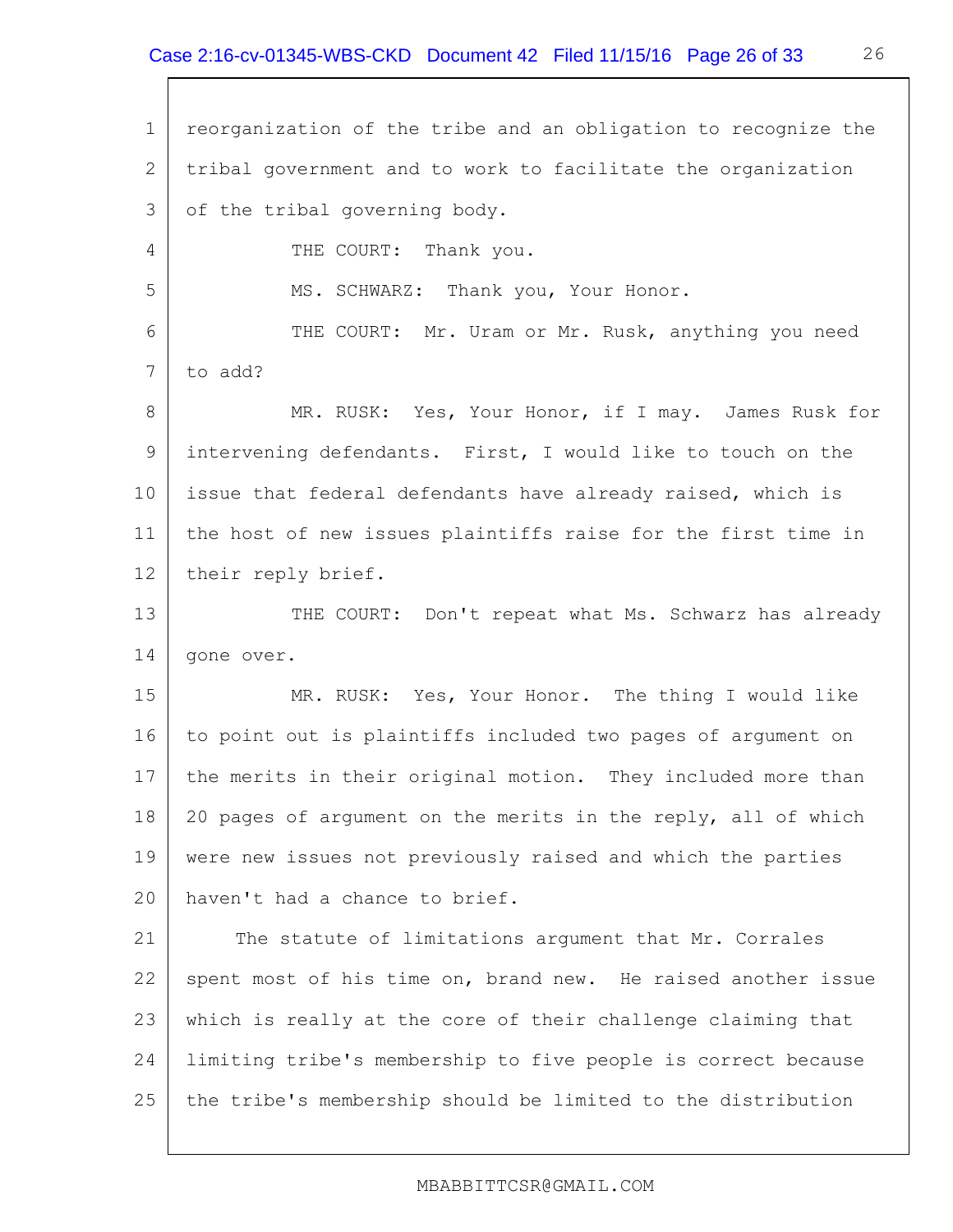1 claim in 1966.

| $\overline{2}$ | It's a complex issue that we didn't get a chance to brief.    |
|----------------|---------------------------------------------------------------|
| 3              | We did brief it in the D.C. Court in 2013, and I can address  |
| 4              | it here, but it's certainly not something that the court and  |
| 5              | the parties should be deprived of any opportunity to brief    |
| 6              | because Mr. Corrales is conducting a trial by ambush here.    |
| 7              | I would like to just briefly clarify, both parties here       |
| 8              | are claiming to represent the tribe. We represent the         |
| 9              | intervener tribal counsel, which members are in the courtroom |
| 10             | today who represent approximately 200 adult members of the    |
| 11             | tribe. Those people voted in 2013 after extensive discussion  |
| 12             | within the tribal community to adopt tribal constitution and  |
| 13             | to be governed by this tribal counsel.                        |
| 14             | Plaintiffs, on the other hand, consist of Sylvia Burley,      |
| 15             | her two daughters, and granddaughter, and they maintain that  |
| 16             | the tribal's membership is limited to themselves. So when     |
| 17             | we're talking about the tribe, we're talking about two very   |
| 18             | different things.                                             |
| 19             | Our position is that all lineal descendents of historical     |
| 20             | tribal members are eligible for membership in the tribe if    |
| 21             | they choose to affiliate with the tribe. The Burleys haven't  |
| 22             | done so, but we understand from material that they have       |
| 23             | submitted to the BIA that they are likely eligible to do so   |
| 24             | and meet the criteria in the outline in the 2015 decision.    |
| 25             | They've chosen not to participate with the tribal community   |

27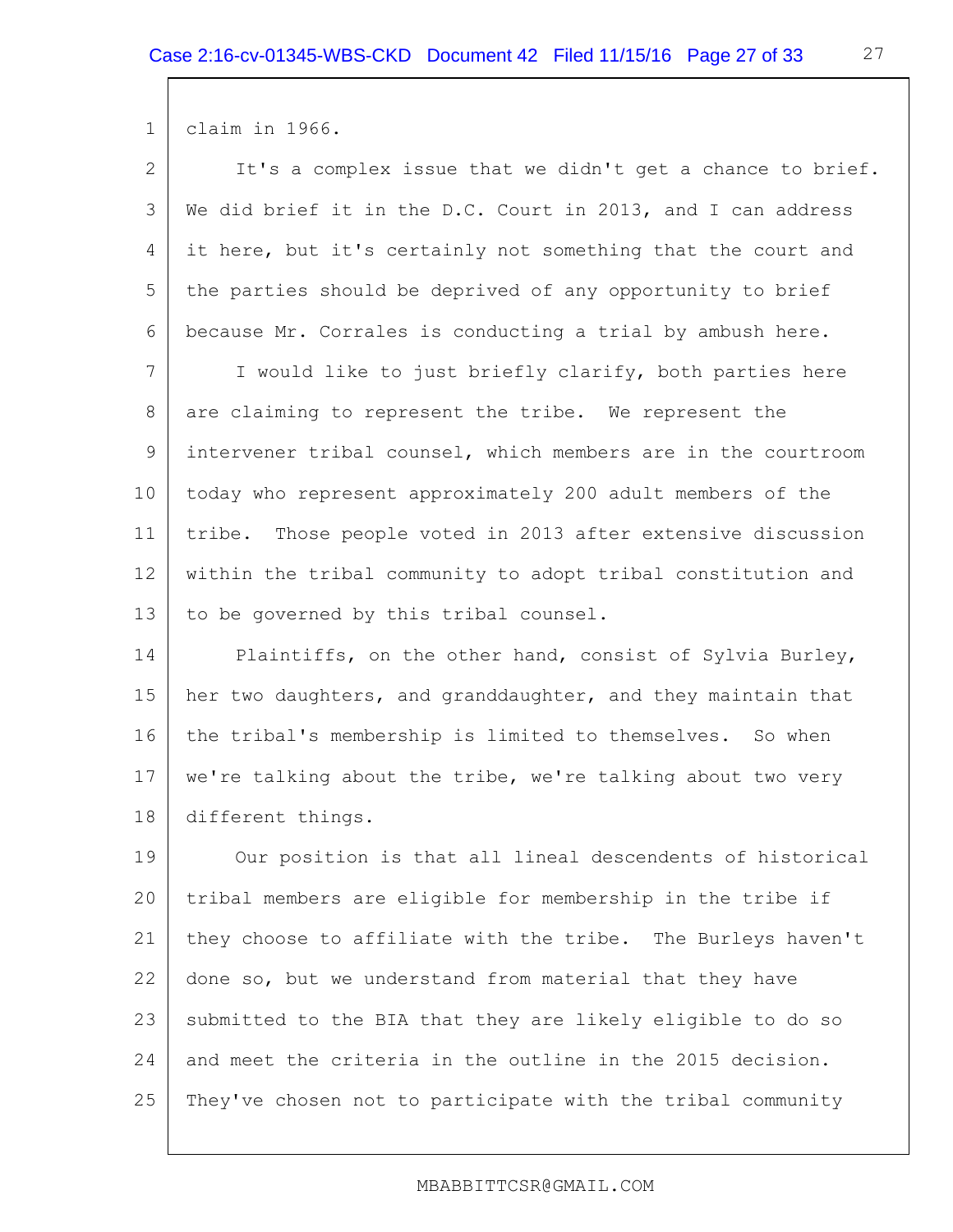1 2 3 4 5 6 7 8 9 10 11 12 13 14 15 16 17 18 19 20 21 22 23 24 25 today. If I may, Your Honor, give a very brief history of this dispute because I think -- THE COURT: This dispute has been going on for decades and it's been in the courts and before the BIA. It's not before this court in this motion. MR. RUSK: Correct, Your Honor, but it does inform many of plaintiffs' arguments. THE COURT: I don't have the time to hear it. I'm sorry. MR. RUSK: I don't want to repeat what federal defendants have said. We do agree completely that plaintiffs have failed to meet their burden of showing they meet the high standard for injunctive relief. I would like to selectively address a few points raised in Mr. Corrales' argument. One, on the statute of limitations issues, the government decided in 2005 that notwithstanding anything that might have happened before that it was not going to recognize the Burley's government and that it didn't recognize any government for this tribe and would not do so until the whole tribal community was allowed to participate in a process to adopt a tribal government. For them to say -- plaintiffs made the statute of limitations argument that they're making now in the D.C. District Court and the court rejected it, finding among other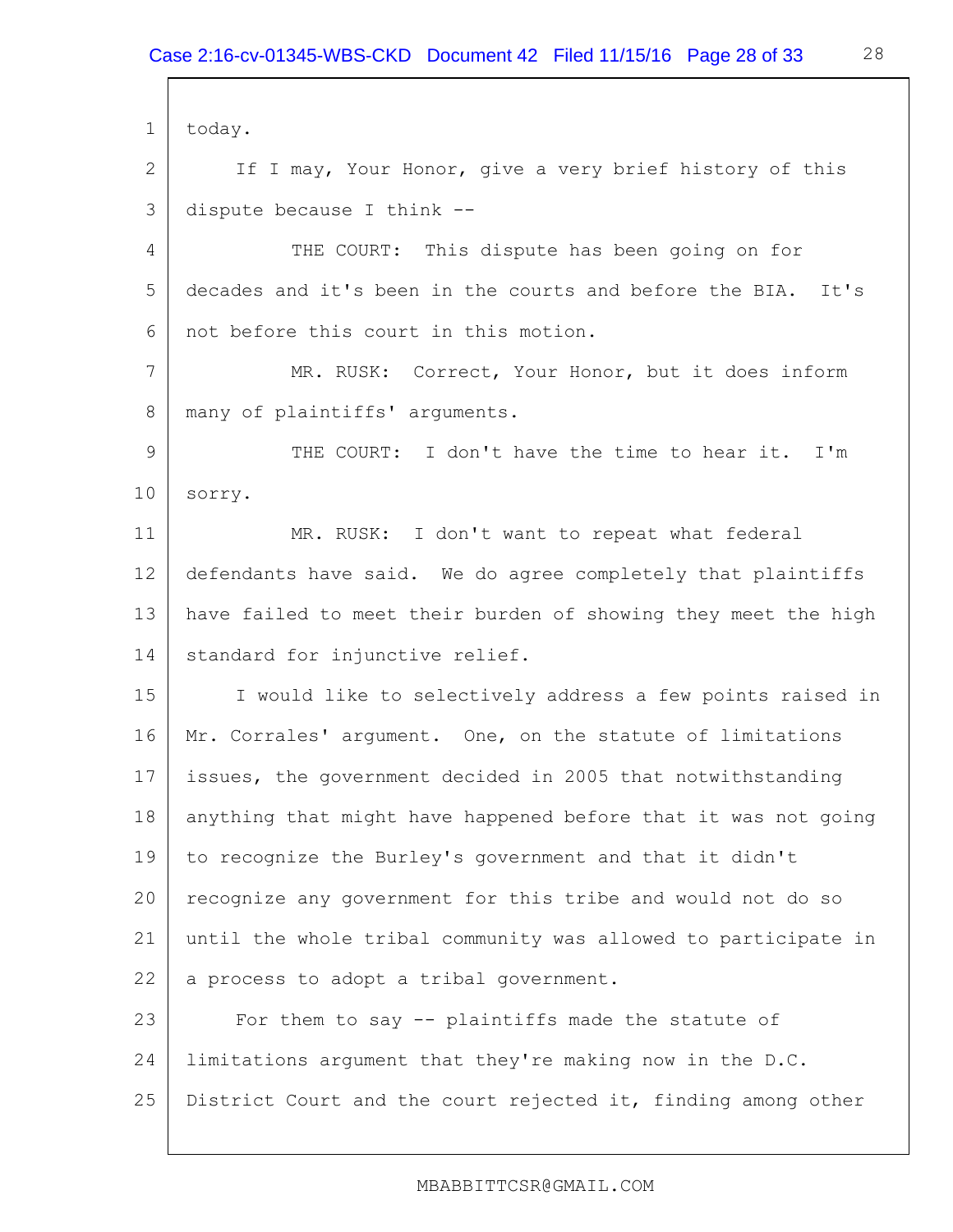1 2 3 4 5 things, that any running of the statute of limitations was cut off or rendered moot when the department ended its recognition of the 1998 counsel. For them to argue now somehow the department was precluded from reconsidering that position is a little absurd.

6 7 8 9 10 11 The department has taken that position for more than a decade since 2005. If anybody has a statute of limitations problem here, Your Honor, it's the plaintiffs. They could have challenged in 2005 the federal government's decision not to recognize their government and they apparently decided not to do so.

12 13 14 15 16 Second, on the injury claim, Your Honor, you are correct that if and when the BIA makes a decision to recognize our tribal government, which we hope they will, there will be ample opportunity for plaintiffs to challenge that before any injury can occur.

17 18 19 20 21 22 23 First, there's an opportunity for administrative appeal and, in fact, that's required before the regional director's decision can be final for the department and subject to judicial review. Once it's final, they can bring an action for judicial review, and if they meet the criteria, including showing a likelihood of success on the merits, they can obtain injunctive relief.

24 25 I would just add that they assume that if successful the intervenors will go to the California Gaming Control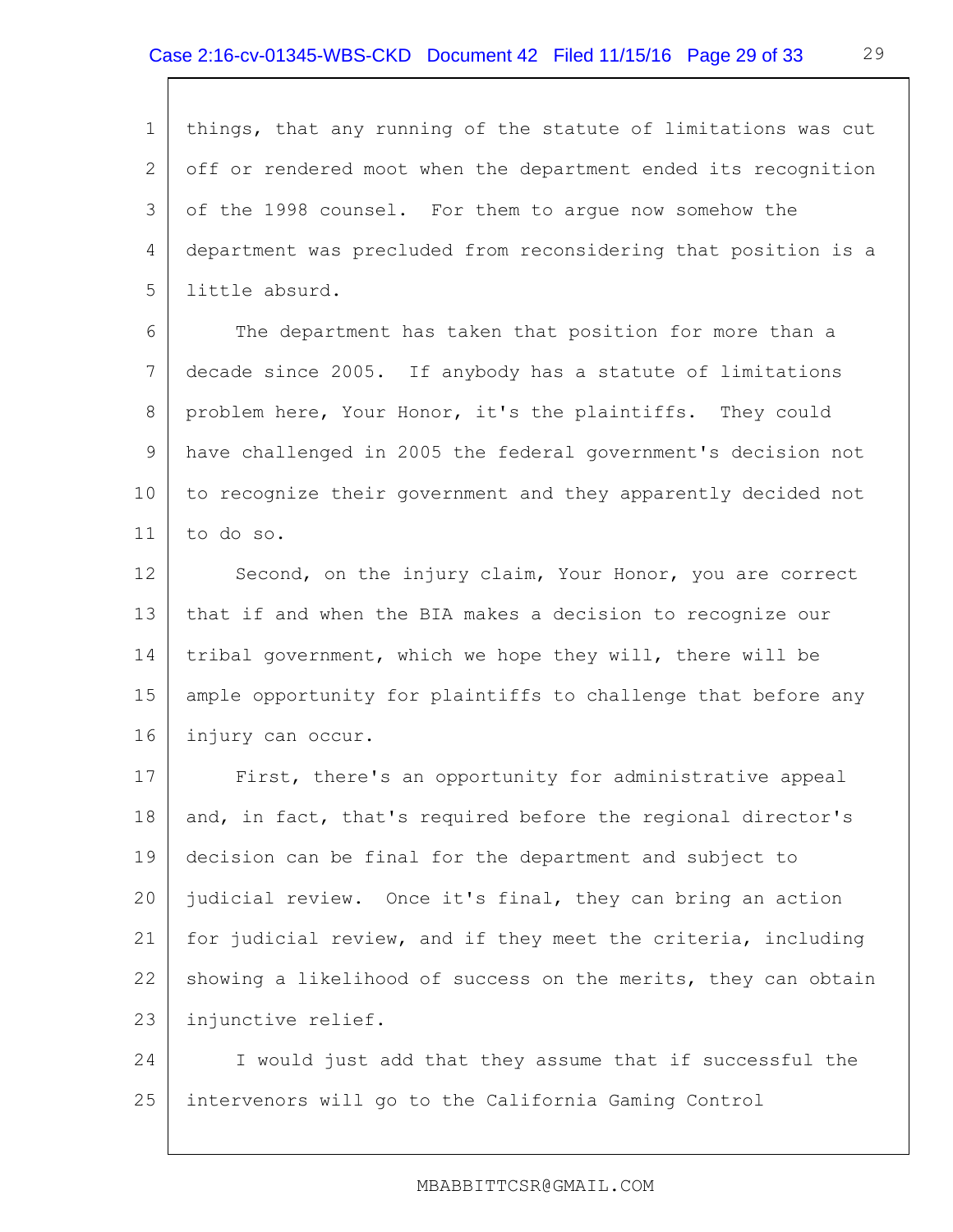1 2 3 Commission and that the Commission will then release funds to interveners. That's, again, speculative and involves parties not even before the court.

THE COURT: Anything else?

4

5 6 7 8 9 10 11 MR. RUSK: I'd like to keep it brief, Your Honor, but if I may address the final point that was raised for the first time on reply in plaintiffs' brief. What they have said about the 2015 decision is that it erroneous concluded the tribe's membership was larger than five people because it failed to realize that a distribution plan for the assets of the tribe's Rancheria prepared in 1966 defined tribe's membership.

12 13 14 15 16 17 First of all, it makes no sense this argument because plaintiffs are not named on the distribution plan. Second, it's very clear, legal authority is very clear, that a distribution plan prepared under the California Rancheria Act did not and was never intended to define the membership of an unorganized tribe.

18 19 20 21 22 23 24 25 Plaintiffs in their brief talk about the Tillie Hardwick case. Tillie Hardwick was a case involving other tribes, not this tribe, that had been terminated, which this tribe has not, and then sought restoration and federal recognition. It ended in a settlement, not a court decision. This tribe wasn't a party to this case and the case has no binding effect on this tribe and there is authority saying that not only does the BIA not have a policy of applying the Hardwick principle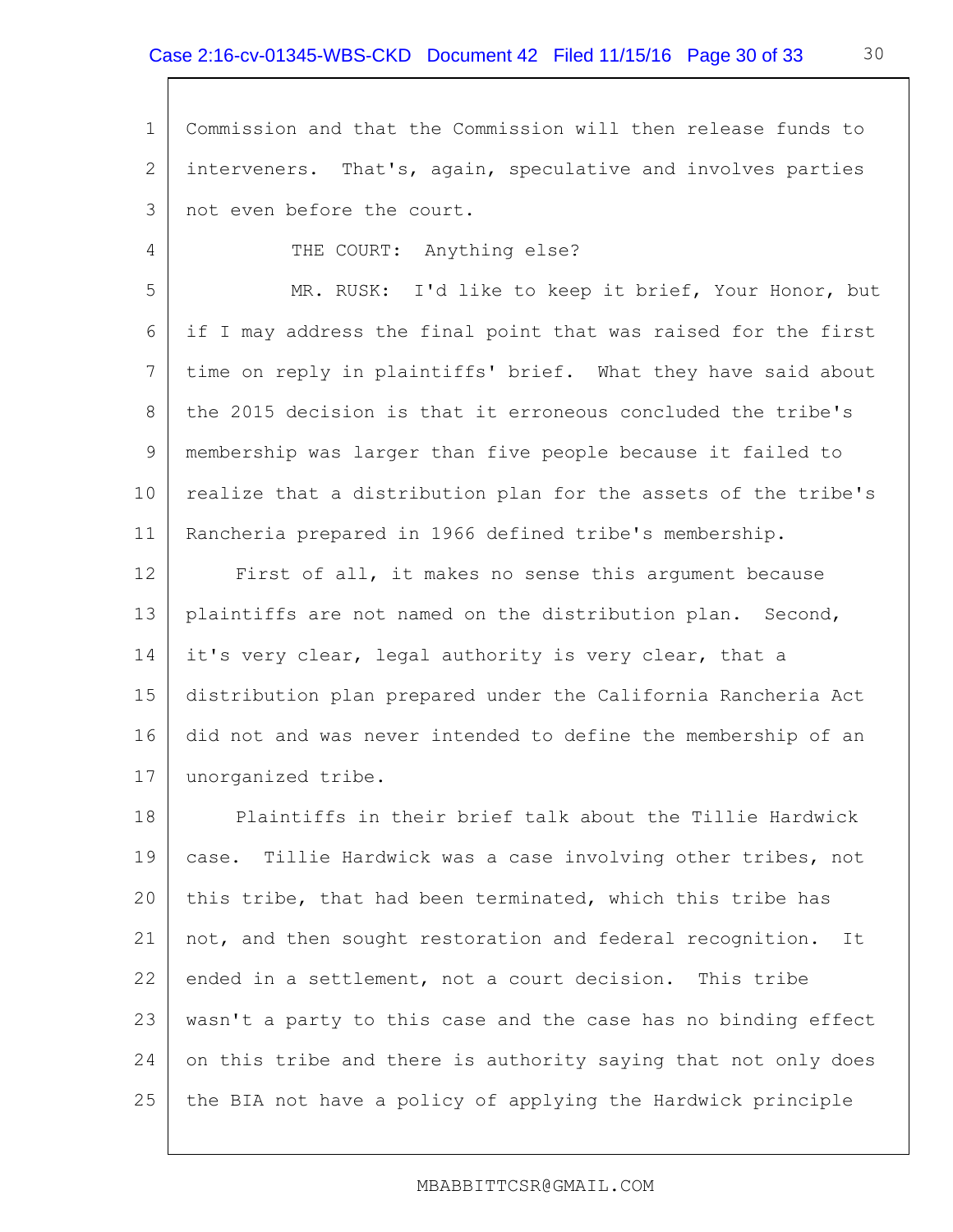1 2 3 4 5 6 7 8 9 10 11 12 13 14 15 16 17 18 19 20 21 22 23 24 25 to other tribes, but that it couldn't lawfully do so. That is in Williams versus Gover, which is 490 F.3d 785, Ninth Circuit case from 2007. Also the regulations in effect at the time -- this is going back to 1965 -- specifically provided that distribution plans prepared for tribes didn't reflect membership. They merely reflected people who were using the residence on the Rancheria. THE COURT: You need to wrap it up. MR. RUSK: Yes, Your Honor. That's 25 CFR 242.2 and 242.3 from the 1965 Edition, so the only substantive basis that plaintiffs have offered for saying that the 2015 decision was wrong shouldn't be limited to five people is simply incorrect as a matter of law. THE COURT: Thank you. Mr. Corrales, you have five minutes for rebuttal. MR. CORRALES: I'll be less than that in light of the court's time restraints. I want to hit three issues real quick. The issue of whether or not the statute of limitations is applicable to the ABA, I think I cited in my brief the Wind River Mining Corporation case, Ninth Circuit case, 946 F.2 710, which says that the judicial review of final agency actions brought under the APA are subject to the six-year statute of limitations. And then the issue of all the other federal courts, I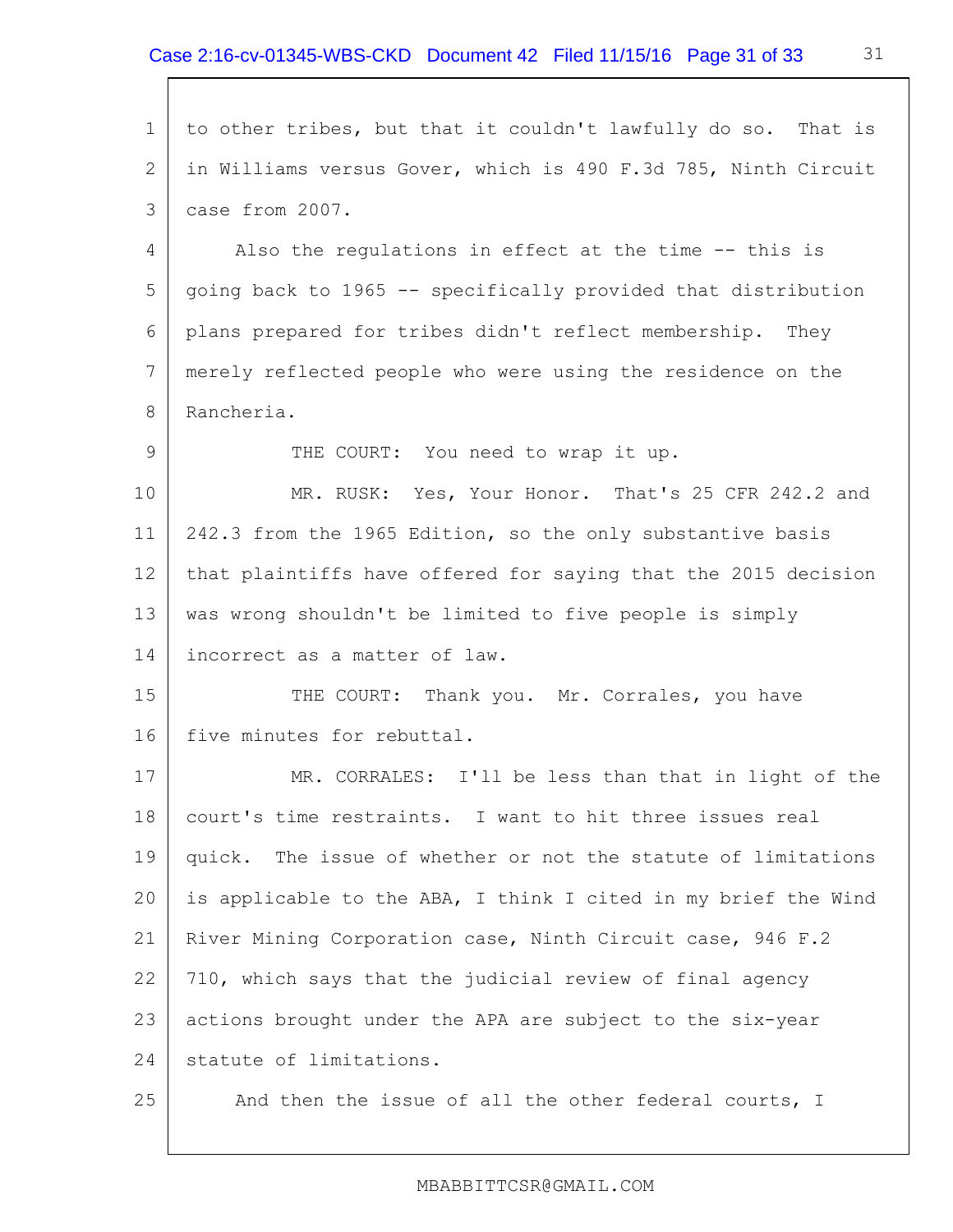1 2 3 4 5 6 7 8 9 10 11 12 13 14 15 16 17 18 19 20 21 22 23 24 25 think she said that all these federal courts have said that the tribe is limited to five people. That's really not correct. Even the -- THE COURT: The tribe is not limited to five. MR. CORRALES: Yes, correct. The District Court in D.C. said in a footnote when the intervenors raised this issue, the only issue before the courts in CMVT1 and CMVT2 was whether the Secretary had the authority to refuse to approve a constitution submitted under the IRA. The courts, talking about all these previous federal courts, did not directly address the issues raised here, namely, whether the tribe's membership consisted of five members and whether the general counsel is the duly constituted government of the tribe. She was in agreement that -- actually, she was disputing their position that other courts have said that the tribe is not limited to five people. That was never held. Then the other issue here is whether or not  $-$ - I just addressed it. I wanted to hit two issues. I know the court is constrained by time. I will submit. THE COURT: All right. Thank you very much. Motion is taken under submission. (Proceedings concluded at 2:26 p.m.)  $---000---$